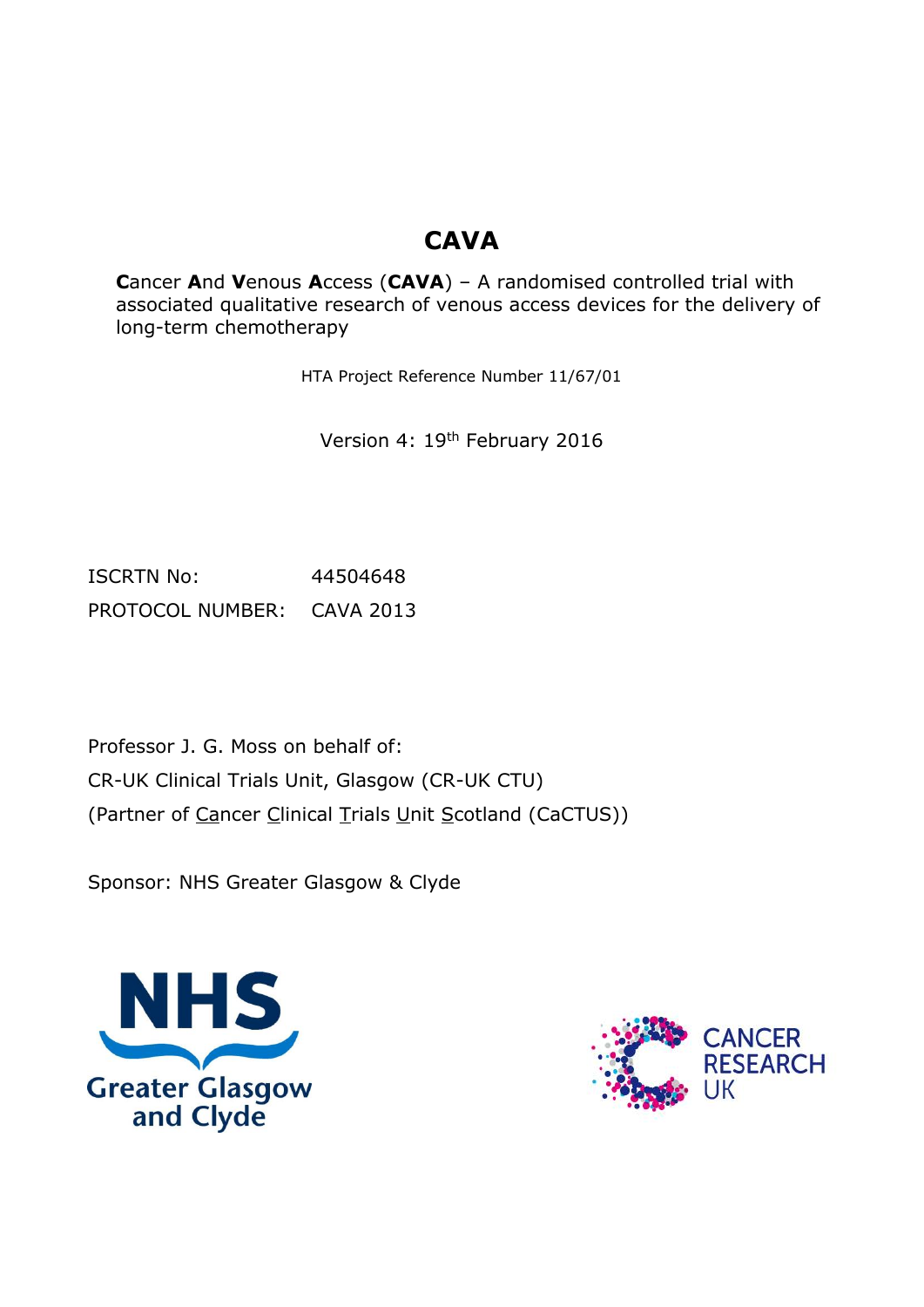# **PROTOCOL APPROVAL SIGNATURE PAGE**

| <b>Chief Investigator:</b> | <b>Professor Jon Moss</b> |
|----------------------------|---------------------------|
| Signature:                 |                           |
|                            |                           |
| Date (dd/mon/yyyy)         |                           |
|                            |                           |
|                            |                           |
| <b>Signature:</b>          | Pul Rese                  |
| Date (dd/mon/yyyy)         | $081A_{pr}$ 2016          |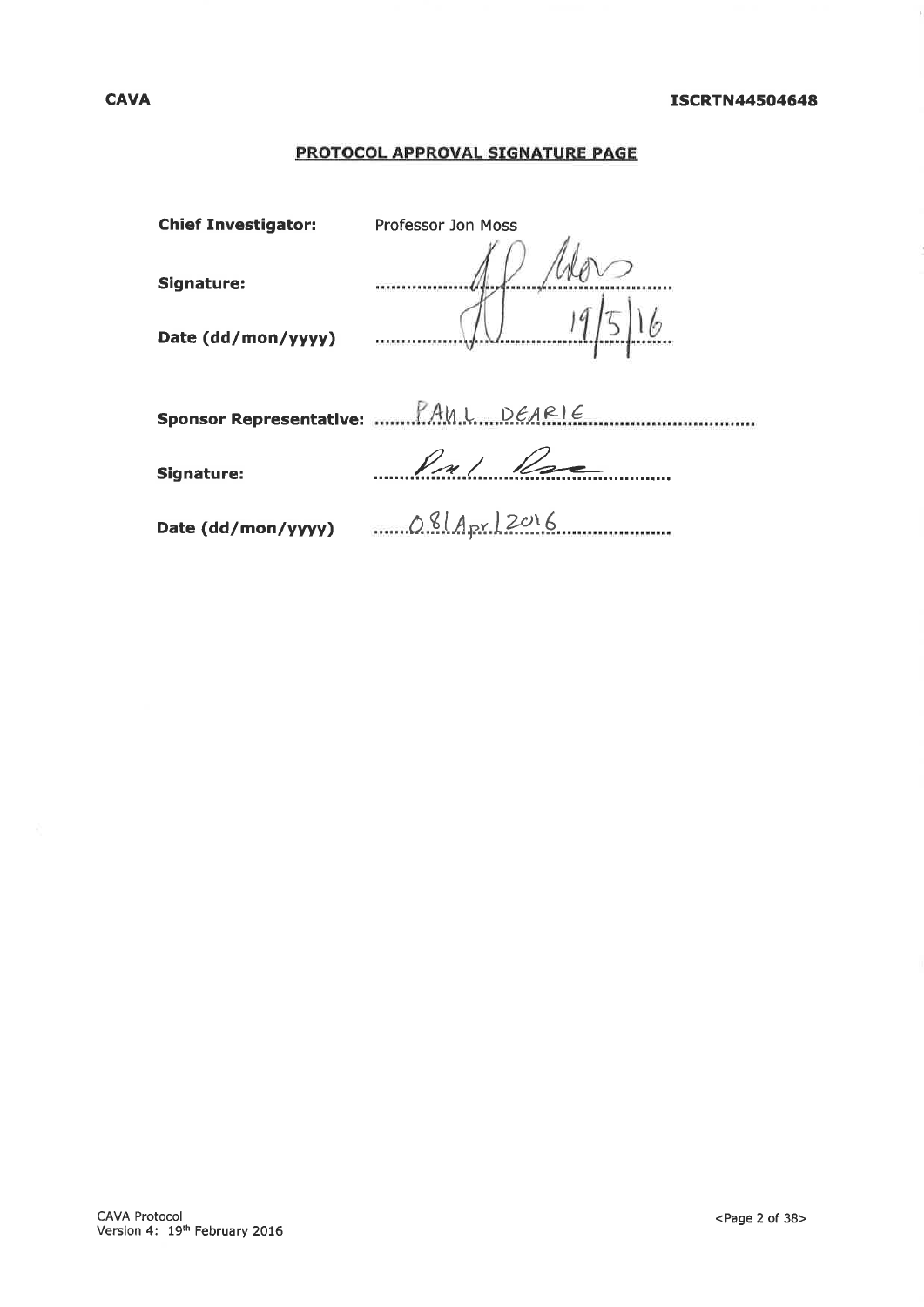# **Study Management Group**

#### **Chief Investigator Co-Investigator**

Professor Jon Moss Interventional Radiology Unit Gartnavel General Hospital 1053 Great Western Road Glasgow G12 0YN

**Tel:** 0141 211 3471 **Fax:** 0141 211 3471 **Email:** [jon.moss@ggc.scot.nhs.uk](mailto:jon.moss@ggc.scot.nhs.uk)

#### **Co-Investigator Co-Investigator**

Dr Andrew Willis Consultant Interventional Radiologist Imaging Department Queen Elizabeth Hospital Birmingham Mindelsohn Way, Edgbaston, Birmingham, B15 2WB

**Tel:** 0121 371 2294 **Email:** [andrew.willis@uhb.nhs.uk](mailto:andrew.willis@uhb.nhs.uk)

Dr Brian Jones Consultant Medical Microbiologist, Dept of Medical Microbiology Lister Building Glasgow Royal Infirmary G4 0SF

**Tel:** 0141 211 4651/4640 **Fax:** 0141 552 1524 **Email:** [Brian.Jones@ggc.scot.nhs.uk](mailto:Brian.Jones@ggc.scot.nhs.uk)

Dr Tobias Menne Consultant Haematologist The Freeman Hospital Northern Centre for Cancer Care High Heaton Newcastle upon Tyne NE7 7DN

**Tel:** 0191 2138 659 **Fax:** 0191 2137 436 **Email:** [Tobias.Menne@nuth.nhs.uk](mailto:Tobias.Menne@nuth.nhs.uk)

Linda Kelly University of West of Scotland Hamilton Campus, Almada Street Hamilton, ML3 OJB

**Tel:** 01698 283 100 **Fax:** 01698 289 441 **Email:** [linda.kelly@uws.ac.uk](mailto:linda.kelly@uws.ac.uk)

CAVA Protocol Version 4:  $19^{th}$  February 2016  $\leq$  Page 3 of 38>

Dr Rob Jones Cancer Research UK Clinical Trials Unit Level 0 Beatson West of Scotland Cancer Centre 1053 Great Western Road GLASGOW, G12 0YN

**Tel:** 0141 301 7095 **Fax:** 0141 301 7187 **Email:** [r.jones@beatson.gla.ac.uk](mailto:r.jones@beatson.gla.ac.uk)

Dr Andy Bodenham Department of Anaesthetics Leeds General Infirmary Great George St Leeds LS1 3EX

**Tel:** 0113 392 6672 **Fax:** 0113 392 2645 **Email:** [andy.bodenham@leedsth.nhs.uk](mailto:andy.bodenham@leedsth.nhs.uk)

#### **Co-Investigator Co-Investigator**

Steve Hill Procedure Unit, The Christie NHS Foundation Trust, Wilmslow Rd, Withington, Manchester, M20 4BX

**Tel:** 0161 446 3916 **Fax:** 0161 446 8265 **Email:** [steve.hill@christie.nhs.uk](mailto:steve.hill@christie.nhs.uk)

#### **Co-Investigator Co-Investigator – Qualitative Research lead**

Hannah Hesselgreaves Institute of Health and Wellbeing University of Glasgow 1 Lilybank Gardens Glasgow, G12 8RZ

**Tel:** 0141 330 5518<br>**Fax:** 0141 330 5018 **Fax:** 0141 330 5018 **Email:** Hannah.Hesselgreaves@glasgow.ac.uk

#### **Co-Investigator Co – Investigator – Health Economics Lead**

Olivia Wu Institute of Health and Wellbeing University of Glasgow 1 Lilybank Gardens Glasgow, G12 8RZ

**Tel:** 0141 330 3296 **Fax:** 0141 330 5018 **Email:** [olivia.wu@glasgow.ac.uk](mailto:olivia.wu@glasgow.ac.uk)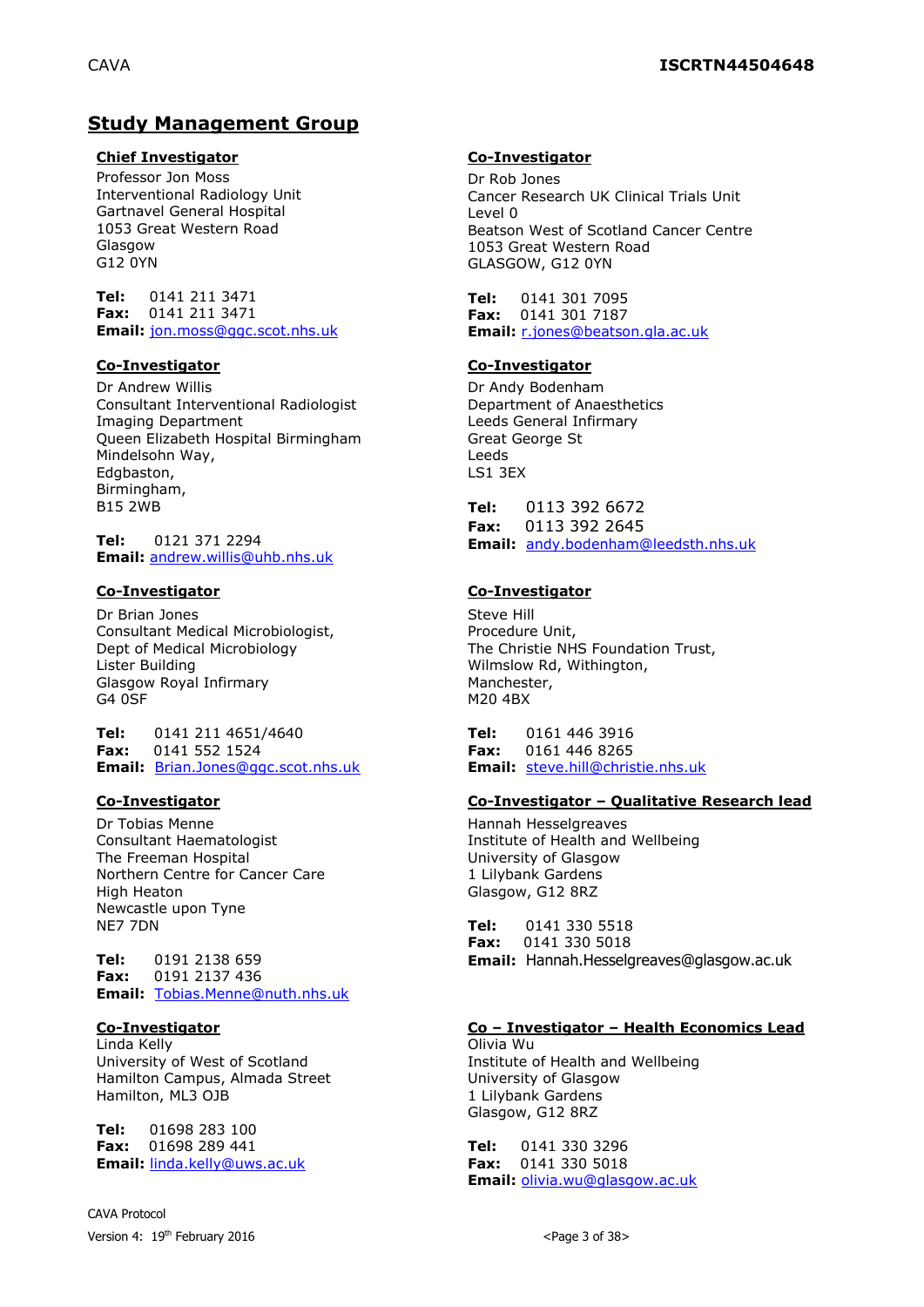### **Statisticians**

Jim Paul Head of Biostatistics Cancer Research UK Clinical Trials Unit Level 0 Beatson West of Scotland Cancer Centre 1053 Great Western Road GLASGOW, G12 0YN

**Tel:** 0141 301 7188 **Fax:** 0141 301 7189 **Email**: [James.Paul@glasgow.ac.uk](mailto:James.Paul@glasgow.ac.uk)

Judith Dixon-Hughes Cancer Research UK Clinical Trials Unit Level 0 Beatson West of Scotland Cancer Centre 1053 Great Western Road GLASGOW, G12 0YN

**Tel:** 0141 301 7540 **Fax:** 0141 301 7192 **Email:** [Judith.dixon@glasgow.ac.uk](mailto:Judith.dixon@glasgow.ac.uk)

#### **Clinical Trial Monitor Sponsor's Contact**

Calum Innes Cancer Research UK Clinical Trials Unit West of Scotland Beatson Cancer Centre Level 0 1053 Great Western Road Glasgow, G12 0YN

Tel: 0141 301 7948 Fax: 0141 301 7187 E-mail: calum.innes@glasgow.ac.uk

#### **Pharmacovigilance Manager Funders**

Lindsey Connery Cancer Research UK Clinical Trials Unit Level 0 Beatson West of Scotland Cancer Centre 1053 Great Western Road GLASGOW G12 0YN

Tel: 0141 301 7209 Fax: 0141 301 7213 Email: [lindsey.connery@glasgow.ac.uk](mailto:lindsey.connery@glasgow.ac.uk)

Elaine McCartney Statistician Cancer Research UK Clinical Trials Unit Level 0 Beatson West of Scotland Cancer Centre 1053 Great Western Road GLASGOW, G12 0YN

**Tel:** 0141 301 7198 **Fax:** 0141 301 7180 **Email:** [elaine.mccartney@glasgow.ac.uk](mailto:elaine.mccartney@glasgow.ac.uk)

#### **Project Manager Clinical Trial Coordinator**

Susan Dillon Cancer Research UK Clinical Trials Unit Level 0 Beatson West of Scotland Cancer Centre 1053 Great Western Road GLASGOW, G12 0YN

Tel: 0141 301 7952 Fax: 0141 301 7228 Email: [susan.dillon@glasgow.ac.uk](mailto:susan.dillon@glasgow.ac.uk)

Mr Paul Dearie Academic Research Co-ordinator NHS Greater Glasgow and Clyde Research and Development West Ambulatory Care Centre Dalnair Street, Yorkhill Glasgow

Tel: 0141 211 2195 Fax: 0141 211 2811 Email: [paul.dearie@ggc.scot.nhs.uk](mailto:Nathaniel.Brittain@ggc.scot.nhs.uk)

National Institute for Health Research Evaluation, Trials and Studies Coordinating Centre University of Southampton Alpha House, Enterprise Road Southampton SO16 7NS (HTA - Project: 11/67/01)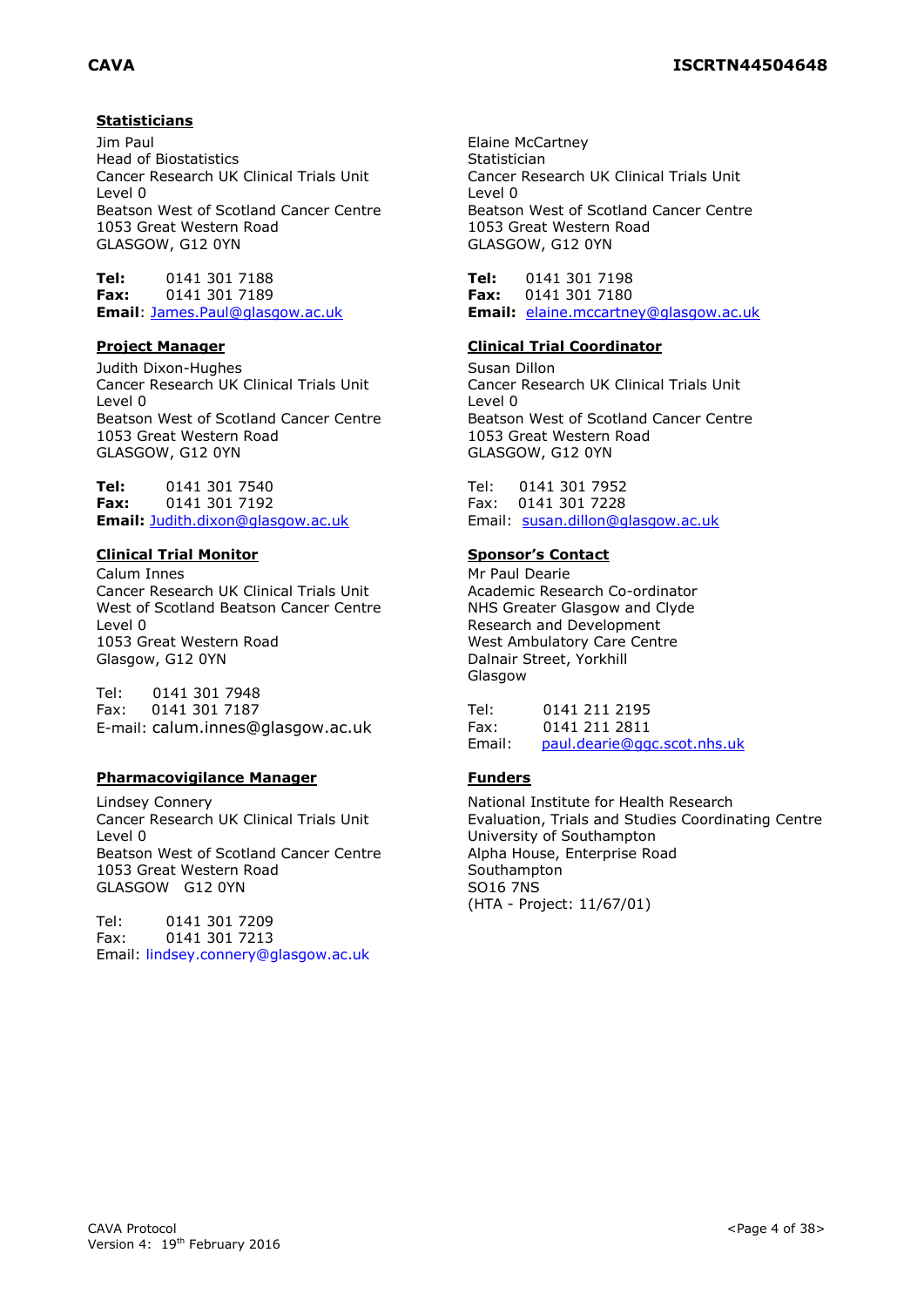# **Study Summary**

| Title:                                            | Cancer And Venous Access (CAVA) - A randomised controlled trial<br>with associated qualitative research of venous access devices for the<br>delivery of long-term chemotherapy.                                                                                                                                                                                                                 |  |  |  |  |  |  |  |  |  |  |
|---------------------------------------------------|-------------------------------------------------------------------------------------------------------------------------------------------------------------------------------------------------------------------------------------------------------------------------------------------------------------------------------------------------------------------------------------------------|--|--|--|--|--|--|--|--|--|--|
| Design:                                           | A randomised controlled trial incorporating pre and post trial<br>qualitative research.                                                                                                                                                                                                                                                                                                         |  |  |  |  |  |  |  |  |  |  |
| Aims:                                             | To determine which venous access device - subcutaneously tunnelled<br>central catheters (Hickman type device), peripherally inserted central<br>catheters (PICC) or implantable chest wall ports (Port), offers the best<br>outcome from safety, clinical effectiveness and cost effectiveness<br>perspectives.                                                                                 |  |  |  |  |  |  |  |  |  |  |
| <b>Outcome</b><br><b>Measures:</b>                | The primary outcome for the randomised trial is complication rate, a<br>composite of infection associated with the device (suspected or<br>confirmed) and/or mechanical failure. Secondary outcomes include<br>related<br>thrombosis,<br>need<br>for<br>catheter<br>venous<br>device<br>removal/replacement, number of days of interruption<br>to<br>chemotherapy delivery and quality of life. |  |  |  |  |  |  |  |  |  |  |
| <b>Population:</b>                                | Patients receiving chemotherapy                                                                                                                                                                                                                                                                                                                                                                 |  |  |  |  |  |  |  |  |  |  |
| <b>Eligibility:</b>                               | Long-term anti-cancer therapy ( $\geq$ 12 weeks) where a central venous<br>access device is needed for safe and effective treatment delivery.                                                                                                                                                                                                                                                   |  |  |  |  |  |  |  |  |  |  |
| <b>Treatment:</b>                                 | Any long term anti-cancer therapy using a central venous access<br>device.                                                                                                                                                                                                                                                                                                                      |  |  |  |  |  |  |  |  |  |  |
| <b>Duration of Trial</b><br><b>Participation:</b> | Participation in the trial will continue for as long as the device remains<br>in situ for up to a period of 12 months.                                                                                                                                                                                                                                                                          |  |  |  |  |  |  |  |  |  |  |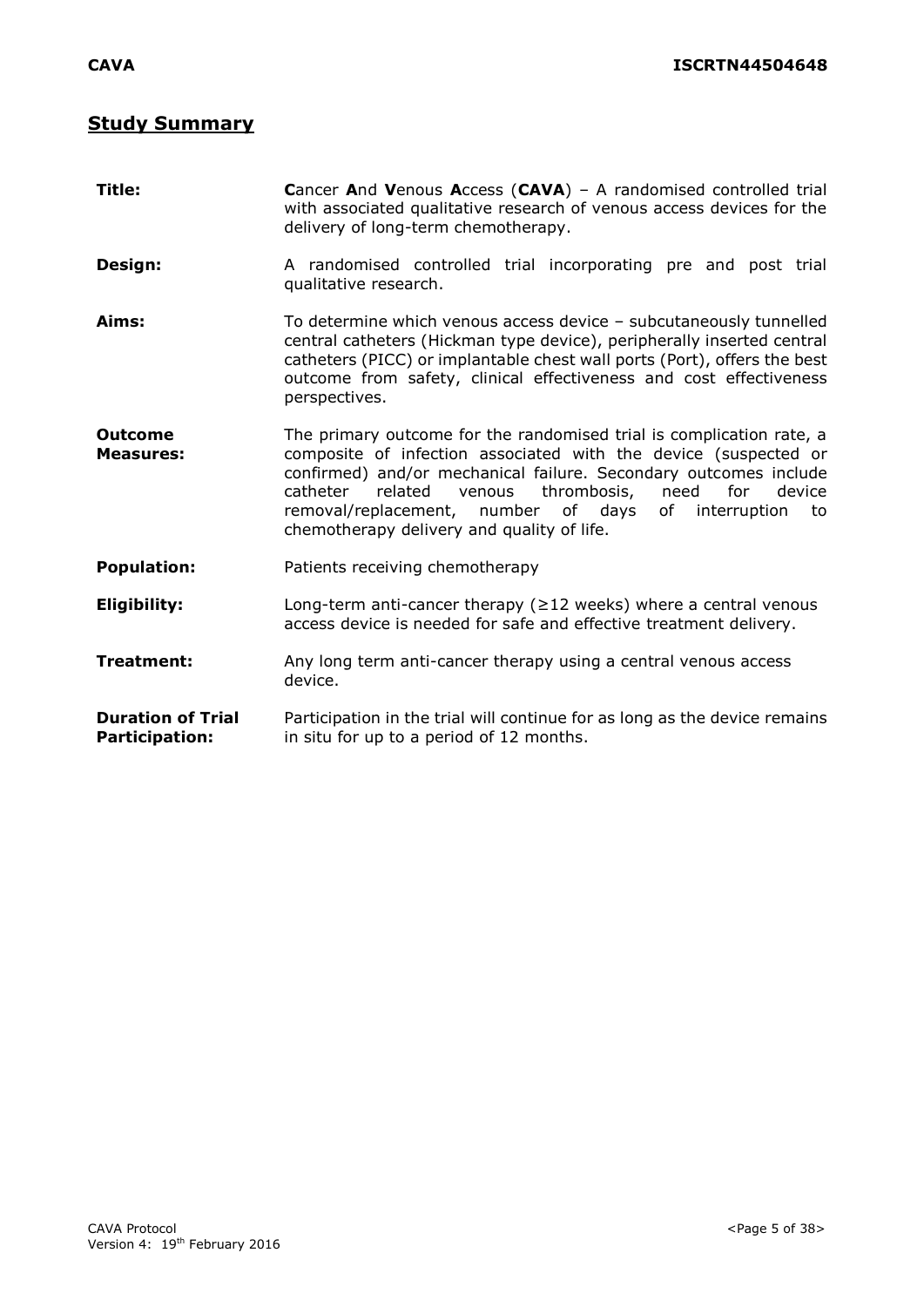# **Table of Contents**

| $\mathbf{1}$<br>1.1.    |                                                                                   |                                |
|-------------------------|-----------------------------------------------------------------------------------|--------------------------------|
|                         |                                                                                   |                                |
| $\mathbf{2}$            |                                                                                   |                                |
| 3                       |                                                                                   |                                |
| $\overline{\mathbf{4}}$ |                                                                                   |                                |
| 4.1                     |                                                                                   |                                |
| 4.2                     | QUALITATIVE STUDY ON ACCEPTABILITY ON COMPLETION OF THE TRIAL 12                  |                                |
| 4.3                     |                                                                                   |                                |
| 4.4                     |                                                                                   |                                |
| 4.5                     |                                                                                   |                                |
| 4.6                     |                                                                                   |                                |
| 5                       |                                                                                   |                                |
| 5.1                     |                                                                                   |                                |
| 5.1.1                   |                                                                                   |                                |
| 5.1.2                   |                                                                                   |                                |
| 5.2                     |                                                                                   |                                |
| 5.3                     |                                                                                   |                                |
| 6<br>7                  |                                                                                   |                                |
| 7.1                     |                                                                                   |                                |
|                         |                                                                                   |                                |
|                         |                                                                                   |                                |
| 7.2                     |                                                                                   |                                |
| 7.3                     | REPORTING TO THE MEDICINES AND HEALTHCARE PRODUCTS REGULATORY AGENCY (MHRA)<br>17 |                                |
| 7.4                     |                                                                                   |                                |
| 7.5                     |                                                                                   |                                |
| 7.6                     |                                                                                   |                                |
| 8                       |                                                                                   |                                |
| 8.1                     |                                                                                   |                                |
| 8.2                     |                                                                                   |                                |
| 9                       |                                                                                   |                                |
| 9.1                     |                                                                                   |                                |
| <b>CAVA Protocol</b>    |                                                                                   | <page 38="" 6="" of=""></page> |
|                         | Version 4: 19 <sup>th</sup> February 2016                                         |                                |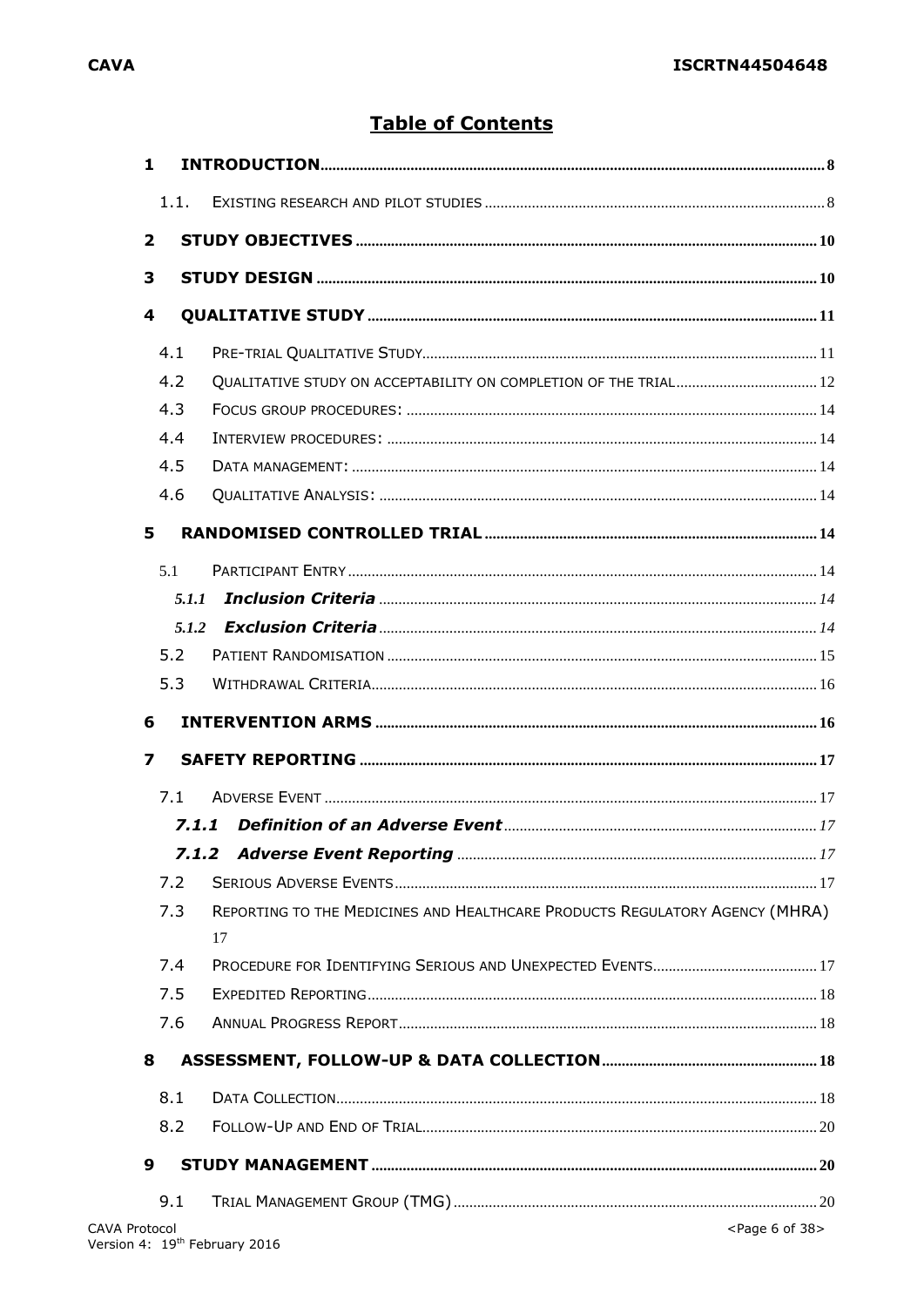# **ISCRTN44504648**

| 9.2  |                                                                                  |  |
|------|----------------------------------------------------------------------------------|--|
| 9.3  |                                                                                  |  |
| 10   |                                                                                  |  |
| 10.1 |                                                                                  |  |
| 10.2 |                                                                                  |  |
| 10.3 |                                                                                  |  |
| 10.4 |                                                                                  |  |
| 11   |                                                                                  |  |
| 11.1 |                                                                                  |  |
| 11.2 |                                                                                  |  |
| 11.3 |                                                                                  |  |
| 11.4 |                                                                                  |  |
| 11.5 |                                                                                  |  |
| 11.6 |                                                                                  |  |
|      | THIS STUDY IS FUNDED BY THE HIHR HEALTH TECHNOLOGY ASSESSMENT PROGRAMME (PROJECT |  |
|      |                                                                                  |  |
|      |                                                                                  |  |
| 12   |                                                                                  |  |
| 13   |                                                                                  |  |
| 14   |                                                                                  |  |
| 15   |                                                                                  |  |

# **CAVA**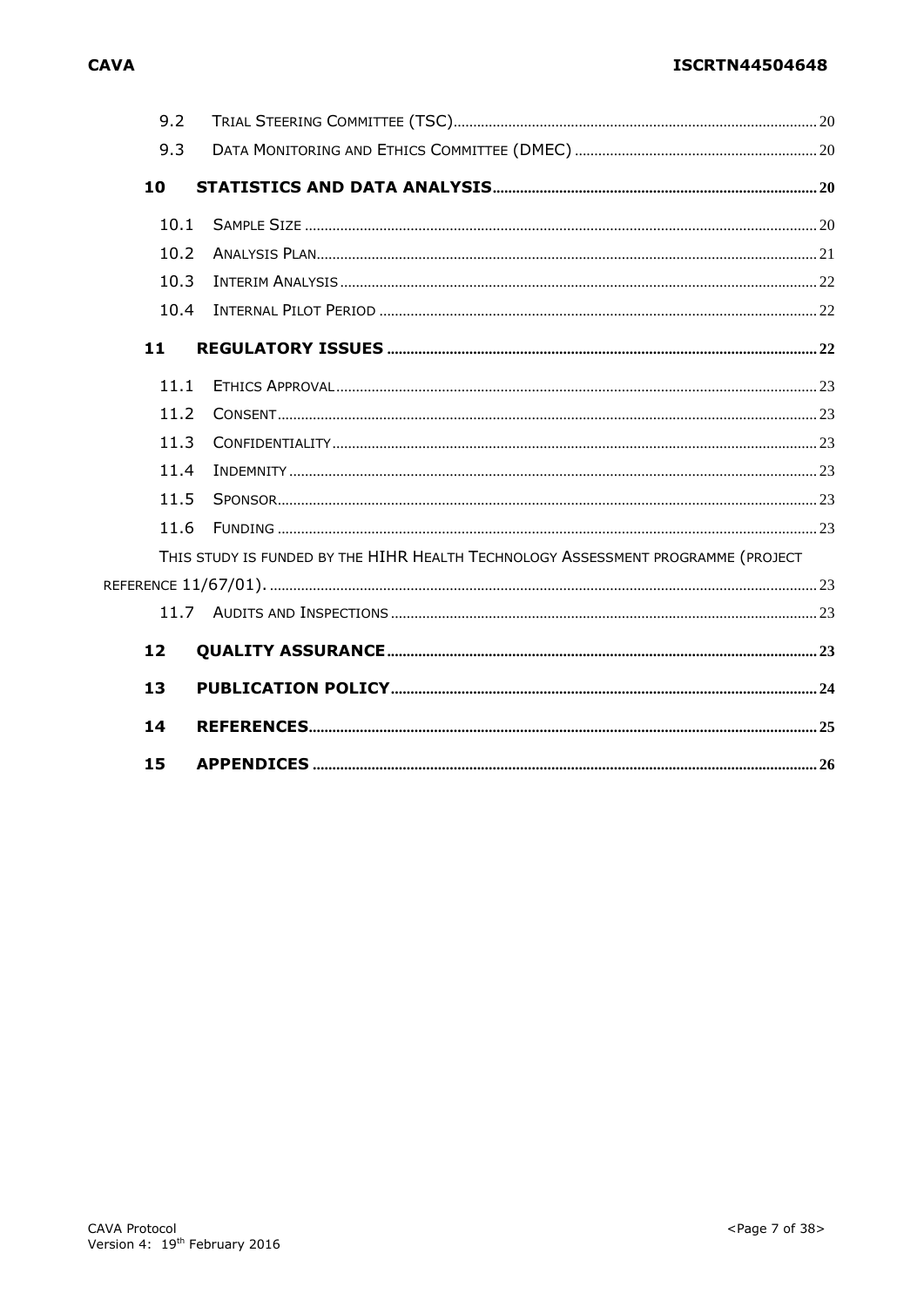# <span id="page-7-0"></span>**1 INTRODUCTION**

Cancer requiring chemotherapy is common. The National Chemotherapy Advisory Group estimated approximately 65,000 programmes per year and Hospital Activity Data for England reported 425,000 deliveries of chemotherapy for cancer in the year 2009-2010.

When chemotherapy has to be administered by the intravenous route it can either be given through a peripheral cannula into an arm vein or through one of the three central venous access devices: subcutaneously tunnelled central catheters (Hickman type device), peripheral inserted central catheters (PICC) or implantable chest wall ports (Port). Unlike the peripheral cannula these all deliver the drug into a large high flow central vein (superior vena cava), which drains directly into the right atrium of the heart. This avoids local problems from the irritant nature of many chemotherapeutic drugs which damage and rapidly occlude small peripheral arm veins. In addition these three central venous devices are intended to remain in place until the course of treatment has been completed. For patients receiving chemotherapy over several months any one of these devices is regarded as normal practice.

The dominant strategy at present is a Hickman type device, followed by PICC with Ports being used infrequently. There is a gradual shift away from Hickman type devices towards PICC in some centres which may be due to evolving nurse-led delivery. Ports offer many potential advantages which include fewer complications, less maintenance, reduced treatment interruption, improved quality of life and patient satisfaction. However Ports are the most expensive device and their cost effectiveness is unknown. It is likely that the initial cost and the slightly more complex insertion procedure is limiting usage. In the private healthcare sector ports are increasingly the dominant strategy.

The decision-making processes behind choice of device is poorly understood and varies from centre to centre. In addition to clinical factors the views of the oncologist, nurse or radiologist, the availability of staff, cost pressures and who places the device all play an unknown role. Currently there is no evidence-based guidance to help choose between them. Venous access services are evolving and there is increasing input from dedicated nurse specialists. In some of the more proactive centres these nurses will discuss the options with a patient and then place the device. This nurse driven service is usually under the supervision of either anaesthetists or interventional radiologists. Surgeons have less involvement in this area expect for paediatrics.

# <span id="page-7-1"></span>**1.1. Existing research and pilot studies**

# **Systematic review (Hickman type versus Port)**

We conducted a systematic review $^{\rm l}$  to evaluate the risk of complications associated with Hickman type devices compared with Ports in patients receiving chemotherapy for the management of solid or haematological malignancies. Five randomised controlled trials (RCTs)  $^{2, 3, 4, 5, 6}$  and 24 observational studies were included in the review; only one study was conducted in the UK.

Of the five RCTs included in the review, two were terminated prematurely. One trial randomised solid and haematological oncology patients (≤21 years) to prophylactic urokinase and heparin, stratified by Hickman lines and Ports. This trial was terminated at 18 months (intended trial duration of three years) following urokinase being withdrawn by the US Food and Drug Administration Association<sup>3</sup>. The other trial randomised patients (>15 years) with acute leukaemia to Hickman lines or Ports; the trial terminated prematurely due to high bleeding rate in the Port arm<sup>4</sup>. The remaining three trials, albeit small in sample size provided some data on the risk of complications (device failure leading to removal, infection and mechanical problems) when comparing Hickman lines and Ports in adult oncology patients (one study included adults and paediatrics<sup>5</sup>).

Overall, the systematic review included studies covering a diverse patient population (children and adults) with a mixture of cancer types (solid tumours and haematological malignancies).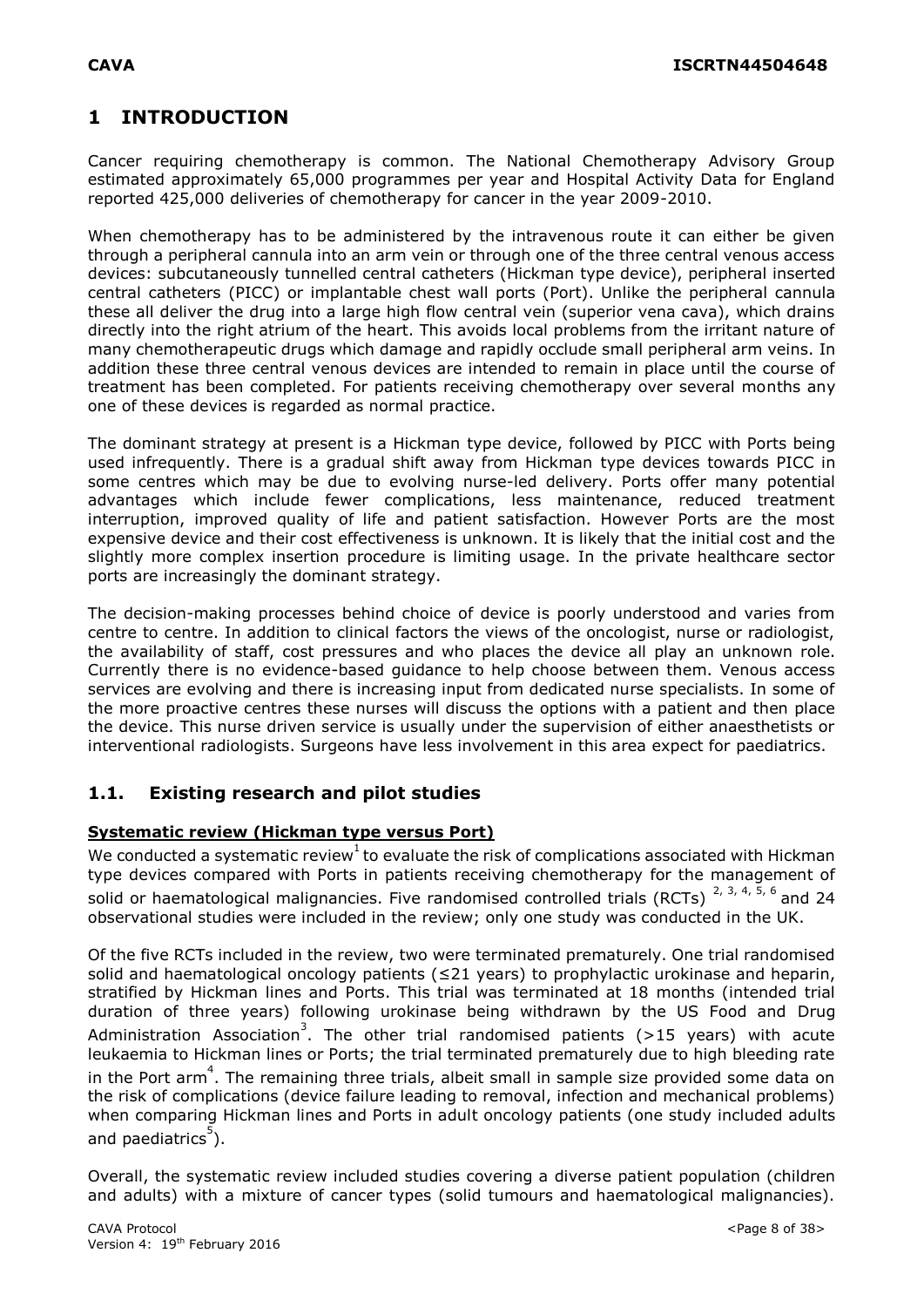The quality of the studies varied. Major limitations include: partially reported demographic characteristics and patient selection criteria, inadequate sample size and lack of definition of the complications evaluated.

The majority of the studies were in general agreement that Hickman type devices are associated with an increased risk of infection, ranging from a non-statistically significant increase in risk (OR 2.19; 0.78 to 6.14) to as much as a five-fold increase (OR 5.81; 1.44 to 23.36) in RCTs, and OR 1.28 (0.44 to 3.76) to OR 12.01 (6.58 to 21.93) in observational studies. Only one retrospective cohort study reported a reduction in risk of infection with Hickman type devices (OR 0.82; 0.24 to 2.77). Similar trends were reported in the risk of device removal, ranging from OR 1.00 (0.38 to 2.61) to OR 8.81 (2.40 to 32.41) in RCTs and OR 1.03 (0.39 to 2.70) to OR 12.32 (2.84 to 53.40) in observational studies. Due to the substantial heterogeneity within the evidence base, the true magnitude of these risks cannot be established. For instance, despite sharing similar study objectives in assessing the complications, the definition of complications vary wide in these studies (e.g. infection may be defined as exit-site infection, tunnel infection, bacteraemia, or combinations of the three, based on clinical inspection or blood cultures), bringing into question the generalisability of the findings of these studies. Furthermore, other important factors such as patient reported quality of life and cost effectiveness are also unknown.

### **Glasgow Feasibility Study 2011-2013 (Hickman versus Port)**

This feasibility study comparing Hickman lines and Ports is ongoing. It aims to collect and refine outcome measures, assess quality of life, test a device-specific questionnaire, gather healthcare resource use data and conduct a pre-trial economic evaluation. To date, all 100 patients have been recruited and the study is in follow up. It has been specifically designed to provide information to help optimise the design of this larger study. The final results are expected early in 2014.

## **PICC trials**

To our knowledge, the rate of complications between Hickman type devices and PICCs in patients receiving chemotherapy has not been previously assessed. A literature search found two RCTs comparing PICC with the other devices:

• In one trial (n=102), patients receiving total parenteral nutrition were randomised to PICC or subclavian tunnelled central lines. The primary outcome was any complication mandating device removal. This outcome was significantly better with the central line arm (33%) compared with the PICC arm (56%) (p<0.05). The infection rate was 4.9 per 1000 catheter days and was similar for each catheter type. PICCs were associated with higher rates of clinically evident thrombophlebitis (P<0.01), difficult insertion attempts (P<0.05), and malposition on insertion  $(P<0.05)^{7}$ .

• In another trial (n=68), patients receiving chemotherapy were randomised to either PICC or Ports. The overall complication rate was higher in the PICC (45%) than the Port arm (10%). Similarly, major complications were higher in the PICC (26%) than the Port arm (3%). Central venous thrombosis was observed in four patients in the PICC arm, but none in the Port arm<sup>8</sup>.

## **Evidence of cost-effectiveness**

There is a substantial difference in the cost of implanting these devices. For instance the cost of the individual devices alone are approximately £60 for PICC, £80 for Hickman type device and £300 for a chest wall port, although these costs can vary significantly at different NHS sites due to local discounting deals etc.

To date, only one study has attempted to investigate the costs and health benefits associated with central venous catheters in the delivery of chemotherapy<sup>9</sup>. In a retrospective cohort study (n= 30 Hickman and 22 Ports), the complication rates and the costs associated with implanting Hickman lines were compared with Ports in patients with solid tumours. The total costs took into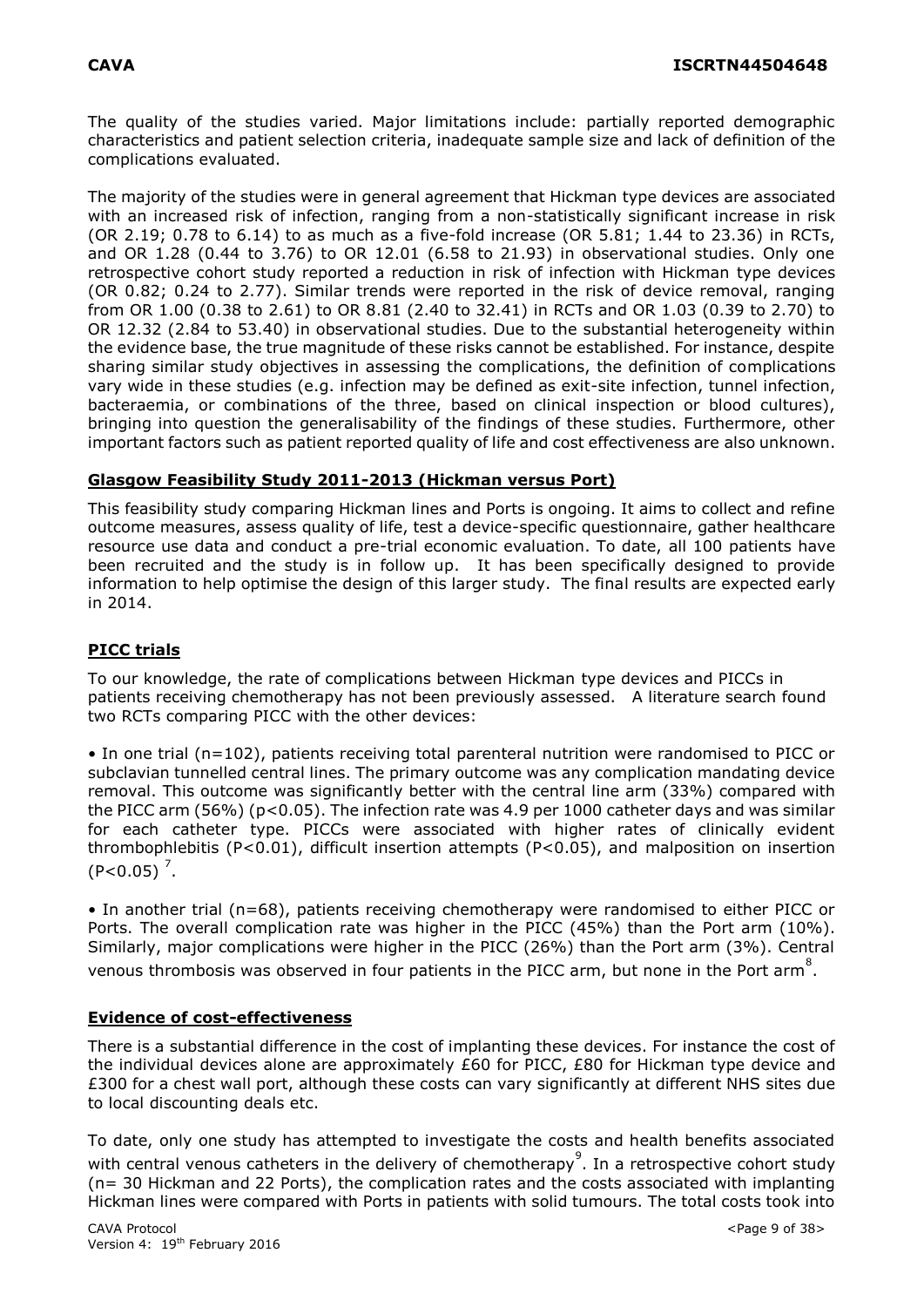account costs associated with the device purchase, insertion, treatment of complications and catheter removal and reinsertion. Despite the substantial difference in the purchase costs of the two devices, the estimated total costs were £1512 per Hickman catheter compared with £1483 per Port-a-cath. This study suggested that Ports may be safer and less costly than Hickman lines in the delivery of chemotherapy.

# <span id="page-9-0"></span>**2 STUDY OBJECTIVES**

The primary objective is to compare the clinical and cost effectiveness of three central venous access devices in routine use for the delivery of chemotherapy: PICCs, Hickman type devices and chest wall ports

The specific research questions are:

- Are PICCs non-inferior to Hickman type devices in terms of complication rate?
- Are PICCs cost-effective compared with Hickman type devices?
- Are chest wall ports superior to Hickman type devices or PICCs in terms of complication rate?
- Are chest wall ports cost-effective compared with Hickman type devices or PICCs?
- What is the most cost-effective device with acceptable complication rates for delivering long-term chemotherapy?
- Are these devices acceptable to clinical staff and patients?

# <span id="page-9-1"></span>**3 STUDY DESIGN**

This main study focus is an open multicentre randomised controlled trial between the three devices. The first 9 months will involve qualitative research followed by patient recruitment over the next 48 months with the final 18 months to include follow up, data cleaning, analysis and an end of trial qualitative study on acceptability (see Gantt chart, appendix 4). The total trial duration is 75 months and the aim is to randomise approximately 1300 patients.

There are four randomisation options for each eligible patient:

- 1 Hickman type device versus PICC versus chest wall port
- 2 PICC versus chest wall port
- 3 PICC verses Hickman Type device
- 4 Chest wall port versus Hickman type device (This arm closed to randomisation on the 30th November 2015)

Clinicians may choose any of the open randomisations depending on the individual patient and the practice at their individual site. Treatment allocations will be obtained by contacting the CRUK CTU Glasgow (see section 5.2)

The primary endpoint for the randomised study is complication rate, a composite of infection associated with the device (suspected or confirmed) and/or mechanical failure (for full definitions please refer to Appendices I and II). Secondary outcomes include venous thrombosis (superficial or deep), re-intervention rates (device removal and replacement), interruptions to chemotherapy delivery and quality of life. Health-related quality of life will be measured using the EQ5D and EORTC QLQ-C30 as well as a device-specific quality of life questionnaire.

In order to fully address the research questions, the proposed work consists of mixed methodologies of qualitative research, randomised controlled trial and economic evaluation (see flow diagram appendix III).

#### **Setting**

This trial will be carried out in several regional UK cancer units including: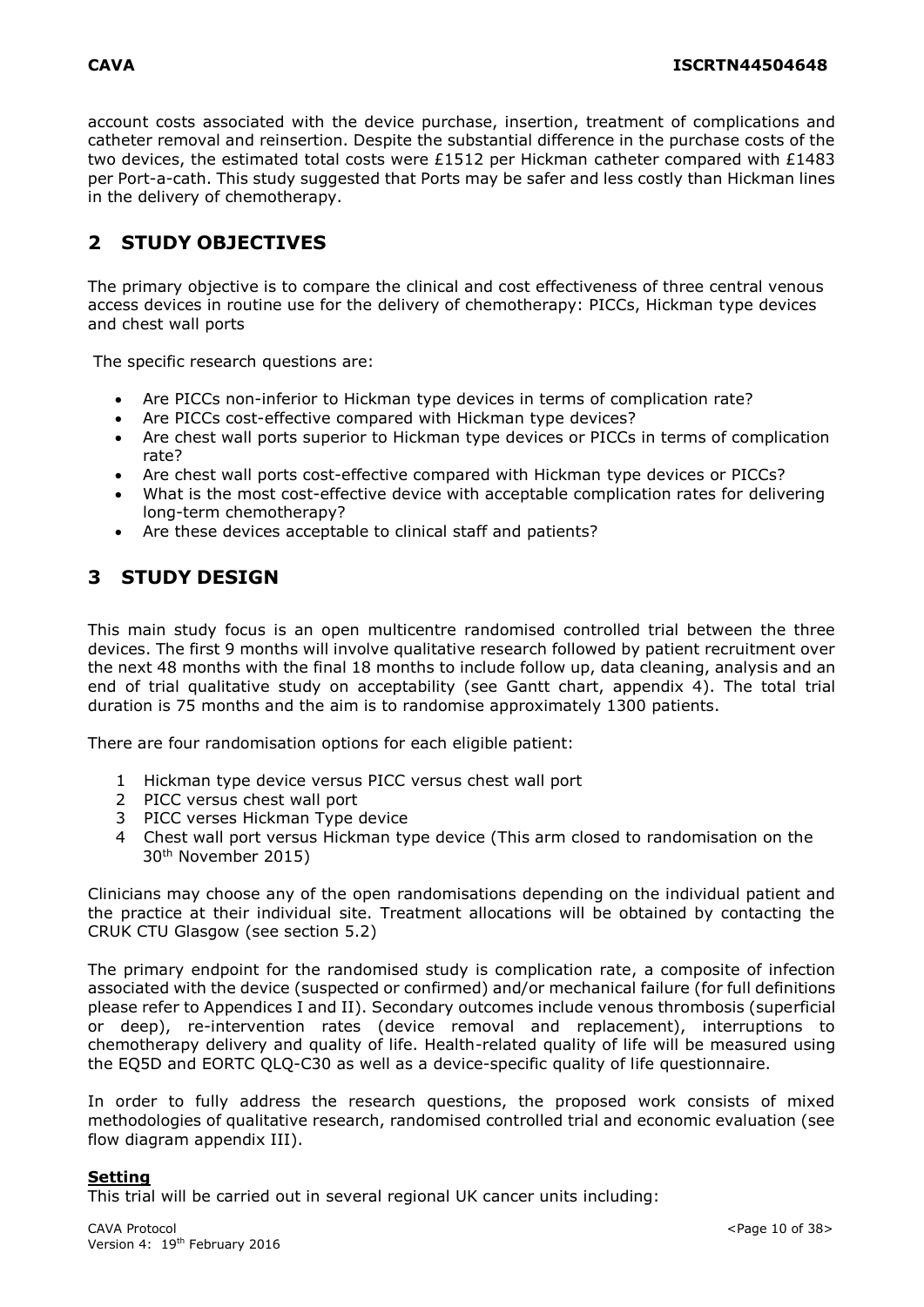- Beatson West of Scotland Cancer Centre, Glasgow (lead centre)
- Queen Elizabeth Hospital, Birmingham
- St. James' Hospital, Leeds
- The Christie Hospital, Manchester
- Freeman Hospital, Newcastle
- Durham and Darlington NHS Trust
- Northampton General Hospital
- Weston Park Hospital
- Imperial College Healthcare NHS Trust
- Royal United Hospital Bath
- Forth Valley Royal Hospital
- Cumberland Infirmary
- Kent and Canterbury Hospital
- Royal Cornwall Hospital
- Mid Essex NHS Foundation Trust

There are some additional units in reserve and the final number of active centres will be guided by the results of the qualitative research.

# <span id="page-10-0"></span>**4 QUALITATIVE STUDY**

In order to facilitate recruitment to the study and to explore the attitudes of clinical staff and patients towards the three venous access devices and to facilitate recruitment to the study, the following qualitative work is planned:

# <span id="page-10-1"></span>**4.1 Pre-trial Qualitative Study**

Approximately two thirds of trials fail to reach their recruitment targets or have to extend their recruitment period (Watson and Torgerson, 2006; McDonald et al, 2006). This is especially the case for multi-centre trials, in which recruitment may also be uneven. Low and uneven recruitment may result in reduced statistical power, inconvenience to staff and participants, increased costs, the abandonment of important questions and potentially the introduction of bias (Donovan et al. 2009:29). Qualitative research methods have been shown to be successful in refining the presentation of study information and in increasing rates of randomisation<sup>10</sup>. For example, the ProtecT feasibility study for PSA testing for prostate cancer (Donovan et al, 2002) resulted in the proportion of the eligible patient population consenting to randomisation increasing from 49% to 70%. The research team achieved this by interviewing eligible patients and by feeding these findings into recruitment strategies (e.g. by refining the presentation of study information). As such, in order to facilitate recruitment to the study, qualitative research will be carried out prior to the commencement of the CAVA Study. This nested qualitative study will explore the attitudes of clinical staff and patients to issues likely to influence recruitment into the trial and willingness to randomise/be randomised, with a particular focus on uncertainty (equipoise), acceptance of randomisation (with a focus on the relatively complex nature of the CAVA study) and attitudes toward long-term venous access devices. The pre-trial qualitative study will comprise two components:

- Focus group with patients
- Interviews with clinical staff

This pre-trial qualitative study is designed to deliver tailored recruitment strategies and materials for the target population.

#### **Methods:**

We plan to carry out one focus group discussion with patients (involving approximately 6-10 patients) and approximately 20 one-to-one semi-structured interviews with clinical staff (nurses, oncologists, radiologists, anaesthetists and surgeons, as relevant). The focus group schedule will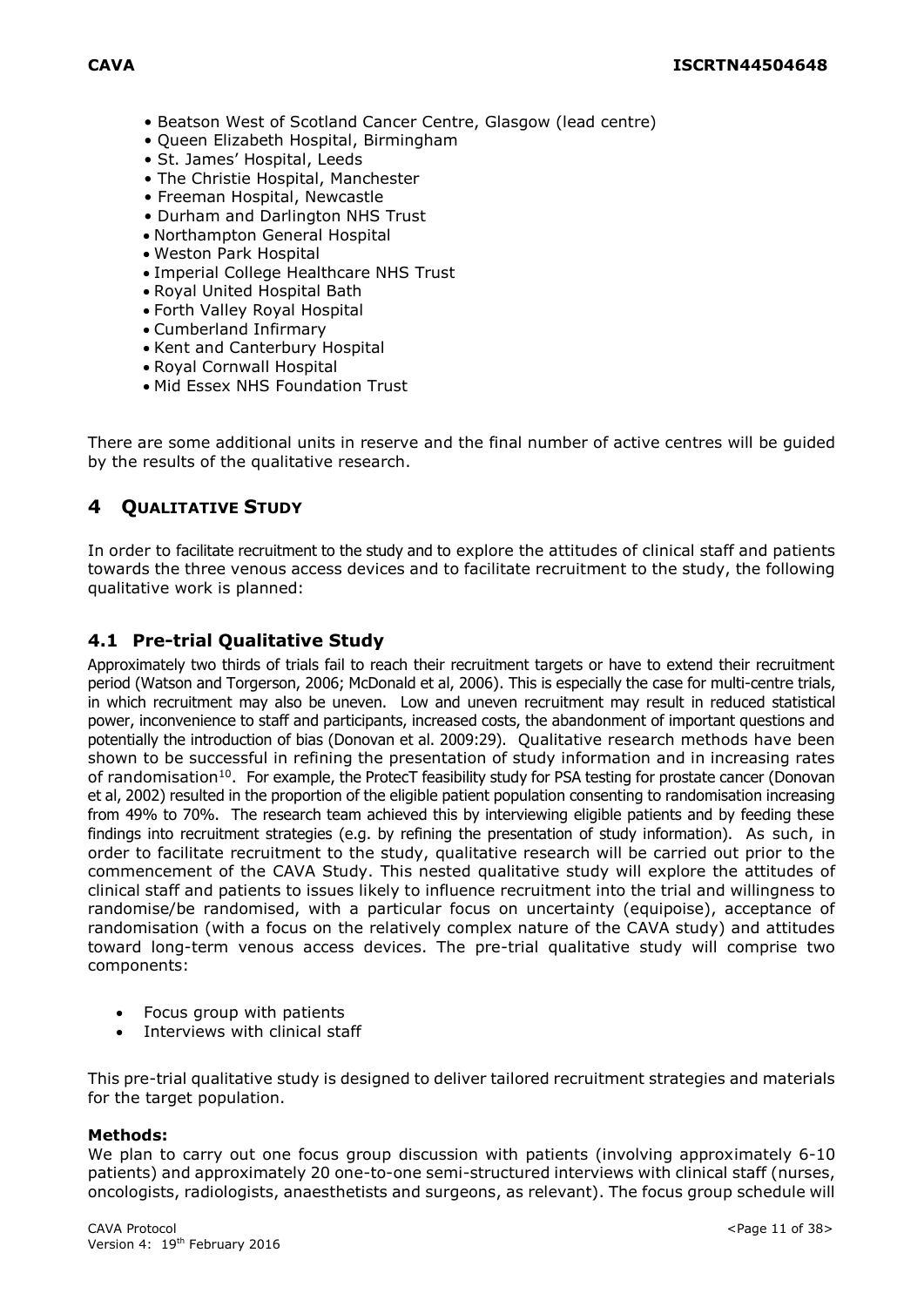examine attitudes towards the three venous access devices, views on trial participation and acceptance of randomisation, as well as responses to recruitment and study documentation (Appendix 6). The interview schedule will explore attitudes towards the three long-term venous access devices, interest and motivation in participating in the trial, attitudes regarding equipoise, reasons they believe or do not believe they'll have difficulty accruing patients, perceptions of the key benefits and deterrents of participation, and potential negative and positive impacts of the trial on their professional activities, as well as views on recruitment and study documentation (Appendix 6).

### **Sampling and recruitment:**

It is anticipated that there will be variations in attitudes regarding equipoise across specialities/roles and differences in local practice (due to the availability of staff, cost pressures, who places the device etc.) which may act as facilitators and barriers to randomisation. As such, all clinical staff (nurses, oncologists, radiologists, anaesthetists and surgeons, as relevant) from across the six centres will be invited to attend (n=35; of which we will aim to interview 20) with the aim of recruiting from all six centres and achieving a sample comprising a range of relevant roles. They will be recruited and consented by the researcher (who will make initial contact with the relevant individuals via the local principle investigator at each site).

It is anticipated that the attitudes of patients toward the three venous access devices and towards trial participation will be similar across the six regional cancer units. As such, only patients receiving care at the lead centre (Beatson West of Scotland Cancer Centre, Glasgow) who are eligible for recruitment to the CAVA trial (i.e. patients receiving long-term chemotherapy (12 weeks or more) where a central venous access device is needed for safe and effective drug administration) will be invited to take part. Patients will be sampled purposively to include newly diagnosed and metastatic patients, patients with solid malignancies and patients with haematological malignancies with the aim to also get a reasonable balance between women and men. Eligibility will be judged by the oncologist or oncology nurse at the outpatient clinic appointment or by the vascular access nurse. Patients will be given an information sheet detailing the qualitative study by the oncologist or oncology nurse at their outpatient clinic appointment or by the vascular access nurse. Those interested in being involved in the study will be asked to sign a form consenting to their details being passed onto the researcher. The researcher will be copied into the clinic letter or notified by the vascular access team and will follow up the initial contact by telephone to recruit patients.

All procedures regarding data collection, data management and qualitative analysis are described below; as they are identical for both pre-trial and post-trial studies.

#### **Expected results and impact:**

The findings from the pre-trial study will be used to develop recruitment materials and processes (including addressing any logistical issues), to provide initiation training for clinical staff on recruitment procedures and the findings will be fed back to clinical staff at a launch meeting as the trial commences.

The overall aim will be to ensure recruitment processes are feasible at each setting, to ensure staff are highly motivated and to ensure study information is presented similarly across all of the centres. Additionally, the qualitative researchers will provide regular training updates for all staff and individual feedback as required.

## <span id="page-11-0"></span>**4.2 Qualitative study on acceptability on completion of the trial**

In order to address the acceptability of the devices and to explore (through a number of focus group discussions and interviews) patients and clinical staff attitudes toward long-term venous access devices post trial qualitative research will be undertaken. In addition, we will use this as an opportunity to explore patients and clinical staff experiences of participating in the CAVA study. There is a wide literature on attitudes toward participation in trials, but less on the experiences and perspectives of actual trial participants. Obtaining the views of patients who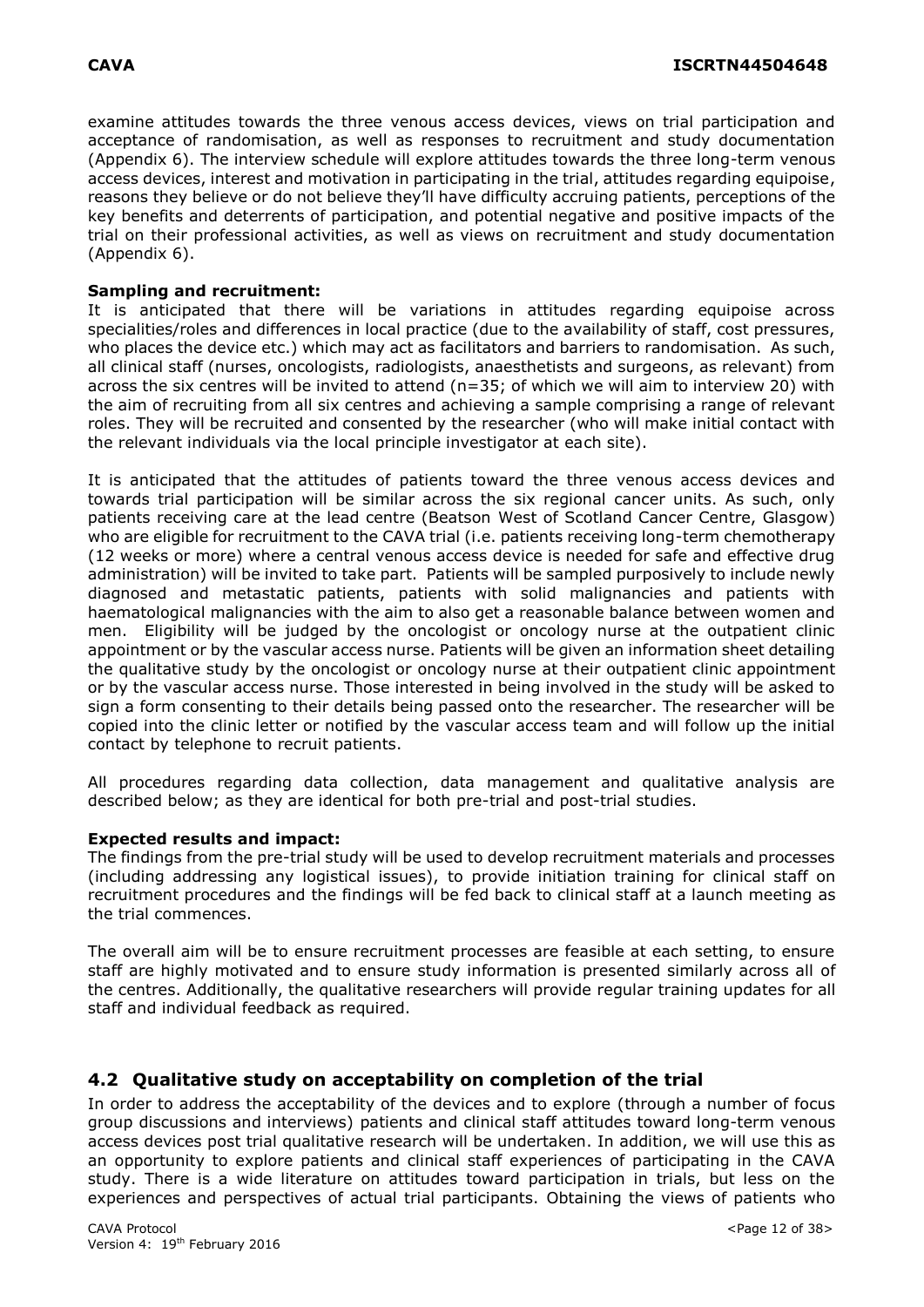have had a device in place should put clinicians in a better position to support future patients with more robust evidence based information prior to device selection, as well as how best to support patients during anti-cancer treatment via venous access. These data may also support the development of a specific quality of life measure for patients who use inserted devices.

The post-trial qualitative study will comprise two components:

- Focus groups with patients
- Interviews with clinical staff

#### **Methods:**

We plan to carry out three focus group discussions with patients (each involving 6-10 participants) and approximately 20 one-to-one semi-structured interviews with clinical staff (nurses, oncologists, radiologists, anaesthetists and surgeons, as relevant). The focus group schedule will examine attitudes towards the three venous access devices and experiences of taking part in the RCT (Appendix 7). The interview schedule will also explore attitudes toward the three devices and experiences of taking part in the RCT from a staff perspective (Appendix 7).

#### **Sampling:**

Clinical staff (nurses, oncologists, radiologists, anaesthetists and surgeons, as relevant) from across the sites will be invited to attend (n=35; of which we will aim to interview 20) with the aim of recruiting from all six centres and achieving a sample comprising a range of relevant roles. They will be recruited and consented by the researcher (who will make initial contact with the relevant individuals via the local principle investigator at each site).

Patients who were eligible for, and took part in, the CAVA trial will be invited to take part in the post-trial qualitative study. Patients will be sampled purposively to include participants receiving all three devices from all four randomisation options (and if relevant, from centres where recruitment was particularly high or low). We will include newly diagnosed and metastatic patients and patients with solid malignancies and patients with haematological malignancies. We will also aim to include patients that suffered venous access device complications during their time in the trial. Demographic data will also be available (from CRF records) and we will aim to get a balance between women and men.

#### **Recruitment of patients:**

During the patient's next visit to their CAVA trial centre, a treating clinical team member will mention that a focus group study is taking place and ask if the patient is interested in participating. They will hand interested patients a patient information sheet about the qualitative study. The qualitative researcher team will only approach those patients who have indicated to the treating clinical team their willingness to consider participating in a focus group. Interested patients will be asked to sign a consent form found at the end of patient information sheet to consent to their contact information being passed to the qualitative researcher. The researcher will make regular (weekly) telephone contact with the local principal investigator in each participating site to receive contact details of interested patients. Those patients will then be contacted by the qualitative researcher by telephone or email (whichever contact information the patient provides) and given an opportunity to ask further questions about the study and their participation, and arrangements for attendance at a focus group discussed. The researcher will take steps to ensure the patient is still alive and has not had a cancer recurrence prior to contacting them.

#### **Expected results and impact:**

This qualitative evaluation of the trial will supplement the quantitative outcomes data collected. The in-depth information on participants' experiences and insight into the acceptability of the devices for both patients and clinical staff, will be analysed in the context of the findings from the effectiveness and cost-effectiveness elements of the trial. In addition, the study will be able to enhance the literature on acceptability of participation in an RCT.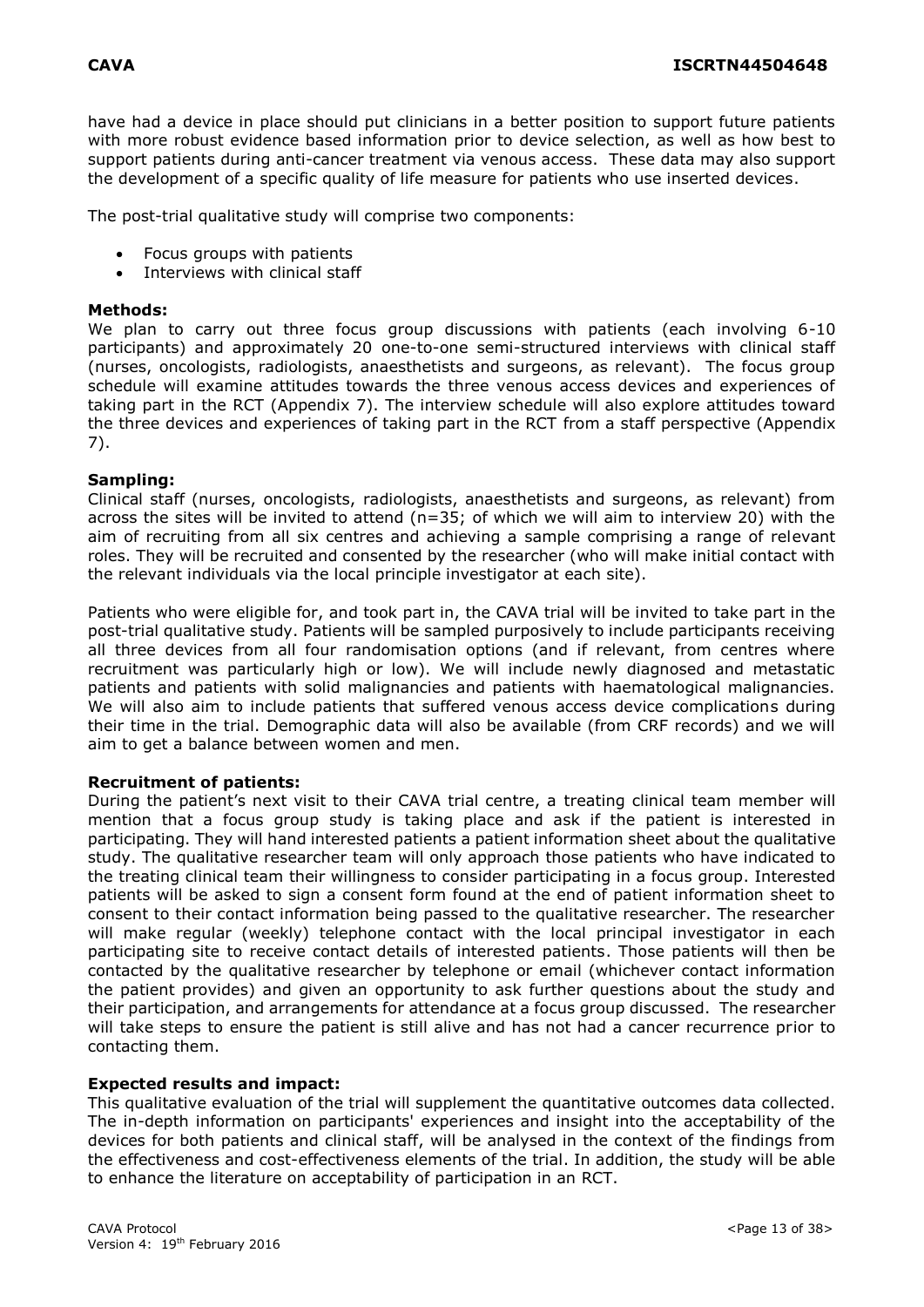## <span id="page-13-0"></span>**4.3 Focus group procedures:**

Patients will provide informed written consent at the start of the focus group. It will be emphasised to patients that the focus groups will be facilitated by members of the research team who have no access to their records or involvement in their care. Each focus group will comprise six to ten participants and will take place in a quiet room (at the relevant centre). The focus groups will be no longer than one hour.

# <span id="page-13-1"></span>**4.4 Interview procedures:**

The semi-structured interviews with clinical staff will taken place in a suitable location at each of the six centres (the researcher will travel to all six locations on one or repeated visits). If faceto-face interviews are not feasible in all instances (due to competing demands on time) interviews will be carried out over the telephone. Interviews will be no longer than 30 minutes. Participants will provide informed written consent at the start of the interview or verbal consent at the start of the telephone interview.

# <span id="page-13-2"></span>**4.5 Data management:**

All interviews and focus groups will be digitally recorded (including telephone interviews). Recordings will be transcribed verbatim, anonymised and uploaded to the QSR NVivo 9.2 qualitative software programme for efficient data management. All qualitative data (recordings and transcripts) will be held along with case record files (CRF) at the CRUK CTU Glasgow. Participants will be asked to consent to the use of their anonymised extracts of talk in the study report and future publications.

# <span id="page-13-3"></span>**4.6 Qualitative Analysis:**

The data will be thematically analysed<sup>11</sup>; a process which involves coding participants' talk into categories that summarise and systemise the content of the data. The QSR NVivo 9.2 software programme will be used in order to facilitate the analysis. First, initial codes will be identified, based on careful reading and re-reading of the data by two members of the research team independently (Dr Shaw and the researcher). These codes will then be sorted into potential themes. Finally, the themes will be refined through repeated investigation both of similar and anomalous examples.

# <span id="page-13-4"></span>**5 RANDOMISED CONTROLLED TRIAL**

# <span id="page-13-5"></span>**5.1 Participant Entry**

## <span id="page-13-6"></span>**5.1.1 Inclusion Criteria**

- I. Aged ≥ 18 years
- II. Receiving or to receive anti-cancer intravenous therapy
- III. Duration of anti-cancer intravenous therapy  $\geq 12$  weeks
- IV. Intended duration of continual device placement  $\geq 12$  weeks with no temporary removal for surgery
- V. Clinical team uncertain as to which device is optimal for this indication
- VI. Solid or haematological malignancy
- VII. Suitable upper extremity vein for all the access devices to which the patient may be randomised
- VIII. Able to provide written informed consent

## <span id="page-13-7"></span>**5.1.2 Exclusion Criteria**

- I. Life or treatment expectancy <3 months
- II. Previous venous access device removed due to complication within last 2 weeks.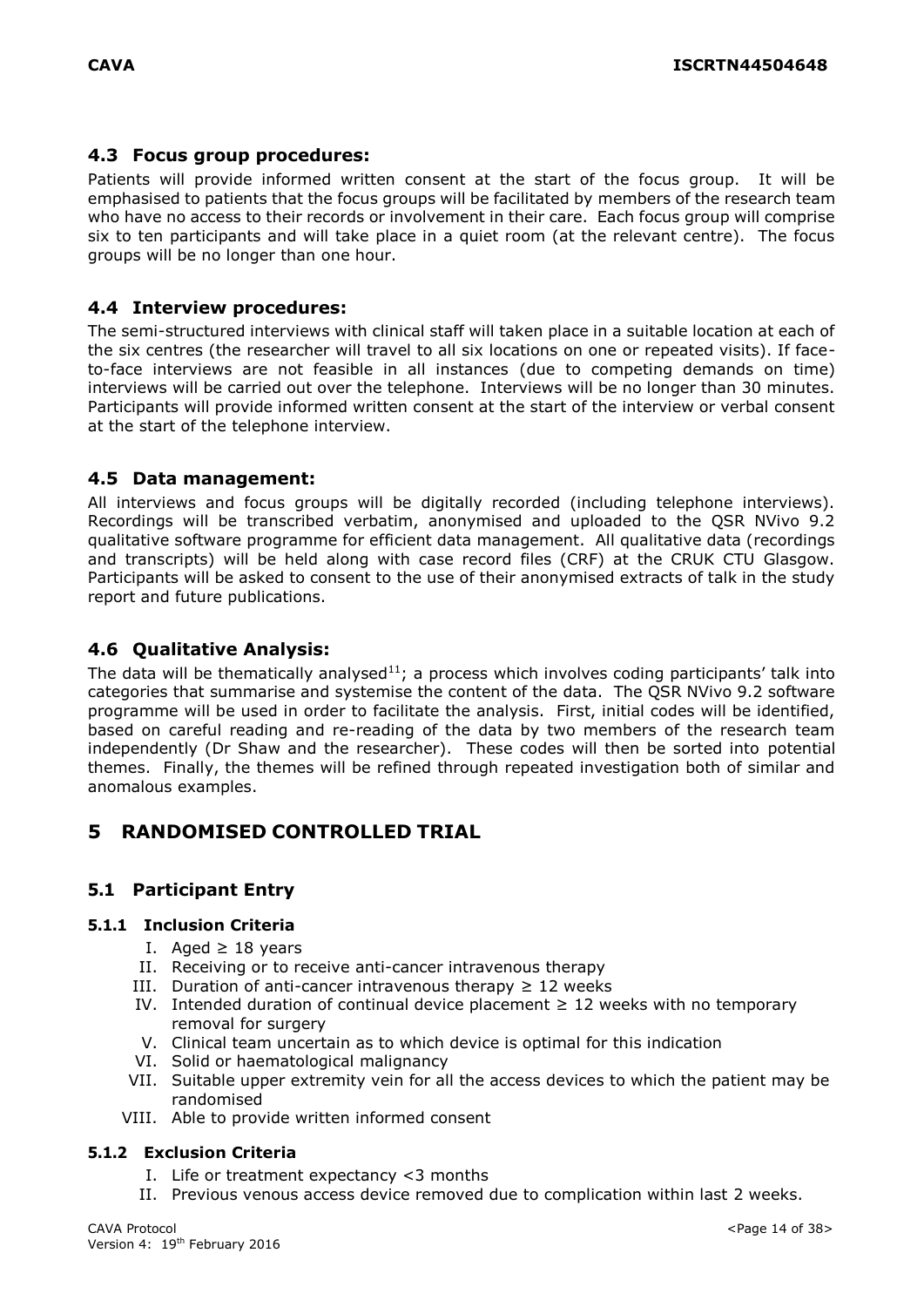- III. Patient has any evidence of active infection
- IV. Requirement for high volume (apheresis) line
- V. Need for catheter to be placed in a non upper extremity vein
- VI. Patient previously randomised into the CAVA trial

# <span id="page-14-0"></span>**5.2 Patient Randomisation**

There are four randomisation options for each eligible patient:

- 1 Hickman type device versus PICC versus chest wall port
- 2 PICC versus chest wall port
- 3 PICC verses Hickman Type device
- 4 Chest wall port versus Hickman type device (This randomisation option closed to recruitment 30th November 2015)

Clinicians may choose any of the four randomisations depending on the individual patient and the practice at their individual site. Treatment allocations will be obtained by contacting the CRUK CTU Glasgow.

The three-way randomisation will initially be set up with a 2:2:1 (Hickman type device: PICC: chest wall port) ratio in order to over recruit to the arms involved in the non-inferiority comparison which requires more patients. The number of patients assigned to each treatment group in the three-way and two-way randomisations will be monitored at six-monthly intervals and adjustments may be made to the three-way randomisation ratio as appropriate.

The randomisations detailed above will be performed using a minimisation algorithm incorporating a random component.

The stratification factors used in the minimisation will be:

- Centre
- Body mass index: <20, 20-<30, 30-<40,  $\geq 40^{12}$

• Device history: patients with no prior devices fitted, patients having previously had at least one device fitted more than 3 months prior to the study, patients having had devices fitted within 3 months of the study.

- Type of disease: haematological malignancies, solid tumours
- Planned treatment mode: in-patient, out-patient

Patients will not be able to be randomised to the study until all appropriate regulatory requirements have been completed.

Prior to inserting the access device and when the patient's eligibility has been confirmed, consent forms and registration forms have been completed, the CRUK CTU, Glasgow must be contacted to randomise the patient to the study. Randomisation to the study can be done by either telephone or fax on the following numbers:

Randomisation Telephone Number: 0141 301 7952 Randomisation Fax Number\*: 0141 301 7228

Randomisation Service: Monday- Thursday 08.30-17.00, Friday 08.30-16.30. Fax 24 hours. \*(Faxes received outside office hours will be dealt with the next working day)

All patients must be randomised onto the study prior to insertion of the venous access device.

Each patient randomised will be allocated a unique sequential patient ID number for the randomisation arm together with an allocated study arm.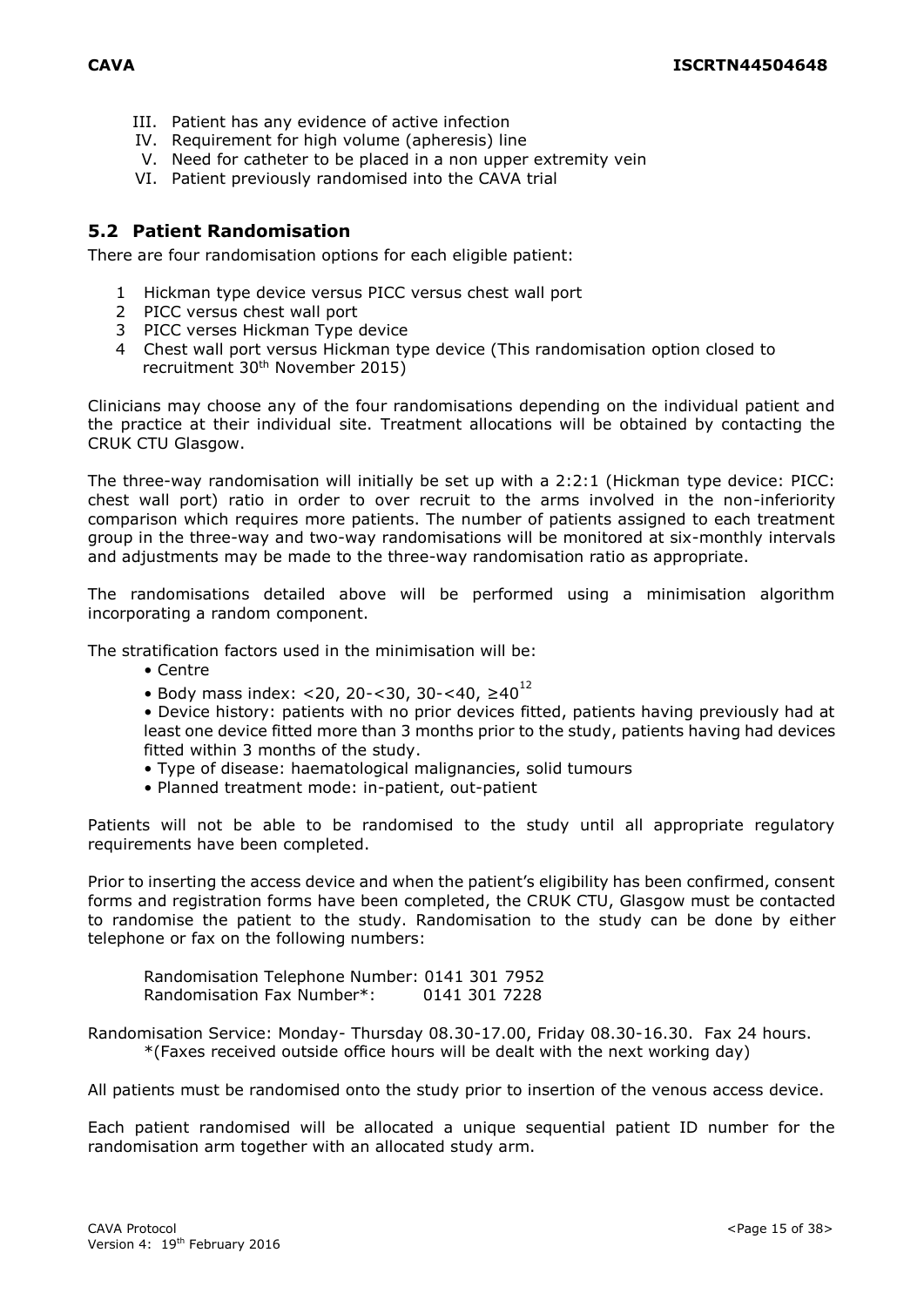# <span id="page-15-0"></span>**5.3 Withdrawal Criteria**

Patients will be informed that they have the right to withdraw from the study at any time for any reason, without prejudice to their medical care. The investigator also has the right to withdraw patients from the study if they develop a medical or psychiatric condition that would contraindicate continued study participation.

Full details of the reasons for withdrawal should be recorded on the relevant Case Report Form (CRF) and patient's medical record.

If a patient withdraws from treatment and withdraws their consent for follow-up, a Consent Withdrawal Form must be completed and retained at the study site. A Consent Withdrawal Notification Form must also be completed and submitted to the Cancer Research UK Clinical Trials Unit, Glasgow.

By completing the Consent Withdrawal form these patients withdraw consent for the use of any data gathered on or after the date of withdrawal and therefore no subsequent follow up data will be collected. The patient may also choose to withdraw consent for any previously collected data to be used.

# <span id="page-15-1"></span>**6 INTERVENTION ARMS**

### **Subcutaneously tunnelled central catheter (Hickman type device)**

Introduced in 1979, these lines commonly known as Hickman lines consist of a thin plastic tube inserted into a central vein in the neck or upper chest region. It is "tunnelled" under the skin for a few centimetres and has a Dacron cuff to improve stability and minimise the risk of infection. Generally, the purchasing costs of these devices are slightly more than PICC. These catheters are usually inserted by nurse specialists, interventional radiologists or anaesthetists in a procedures room away from the ward. Similar to PICC, caring for these catheters involves regular dressing change and weekly line flushing with heparin. The cuff needs a minor surgical procedure to release it allowing the line to be removed when no longer required.

#### **Peripherally inserted central catheters (PICC)**

Introduced in 1975, a PICC line is a thin plastic tube inserted into a peripheral vein in the upper arm. It is the cheapest and simplest device to place. These catheters are commonly inserted by nurse specialists sometimes at the bedside but more commonly in a procedures room. Caring for PICCs catheters involve regular dressing change and weekly line flushing with heparin. Removal of the line is straightforward when no longer required.

#### **Implantable Chest Wall Ports (Ports)**

Introduced in 1981, a chest wall port is a small, coin-sized device with a silicone membrane buried just under the skin in a subcutaneous pocket. It connects to a thin plastic tube similar to the other two devices. The entire device is completely implanted with no tubes hanging out through the skin. Therefore the chest wall port has to be punctured through the skin and membrane with a needle when used. This is the most expensive device to purchase (up to six times the cost of a PICC). Chest wall ports are most frequently placed by interventional radiologists in an interventional theatre, but anaesthetists, surgeons and more recently nurse specialists are increasingly involved. As chest wall ports are totally implanted there is no dressing requirement and flushing is only needed monthly with heparin. A minor surgical procedure is needed to remove the chest wall port when no longer required.

These three devices are all in current clinical practice in the U.K. There will be no restriction on the manufacturer of any of the devices, the choices being left up to local practice. Ultrasound is increasingly used during the placement of all three devices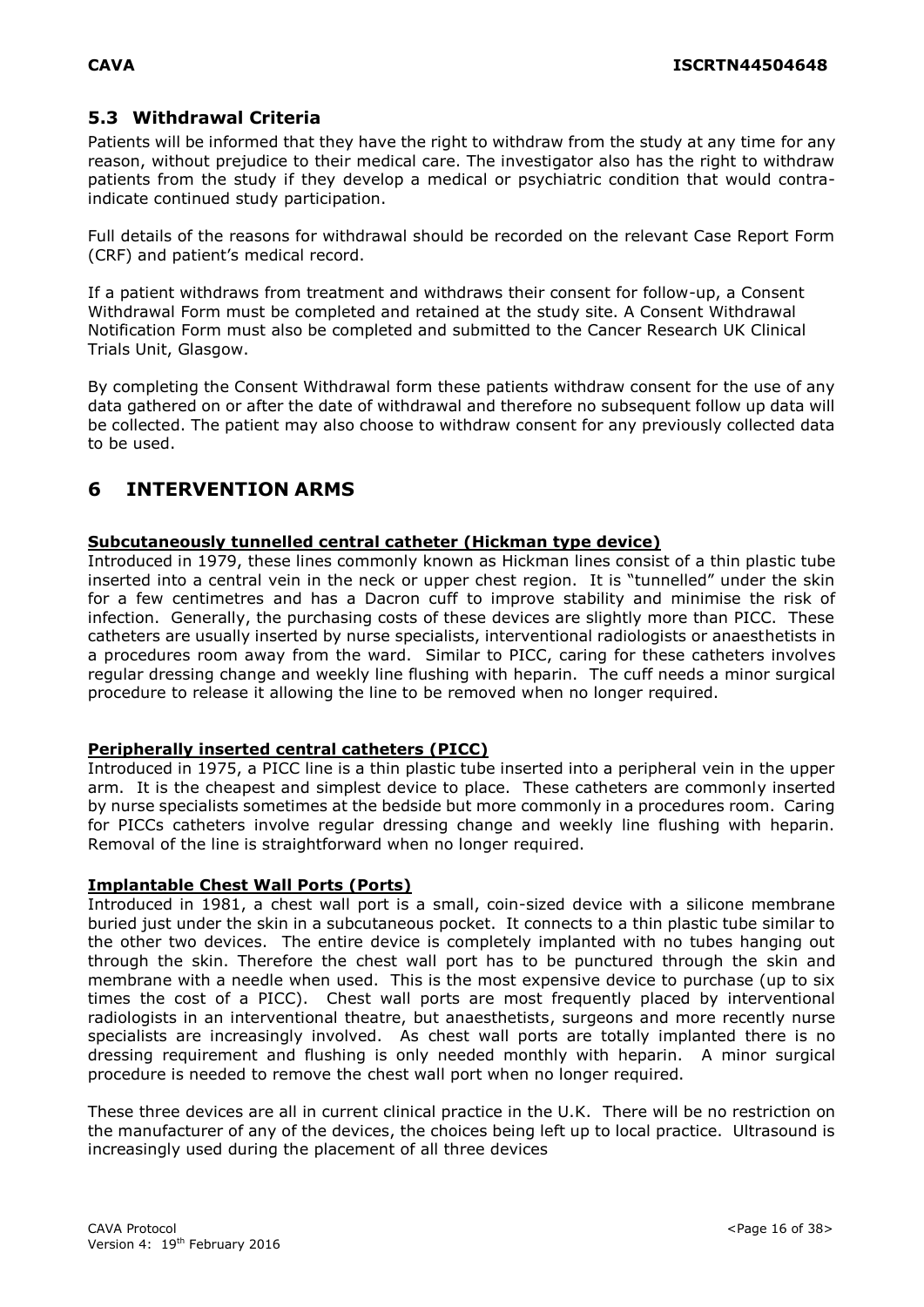# <span id="page-16-0"></span>**7 SAFETY REPORTING**

# <span id="page-16-1"></span>**7.1 Adverse Event**

### <span id="page-16-2"></span>**7.1.1 Definition of an Adverse Event**

An adverse event (AE) is any untoward medical occurrence that a patient experiences whilst participating in the trial. This includes occurrences which are not necessarily caused by or related to the trial intervention.

### <span id="page-16-3"></span>**7.1.2 Adverse Event Reporting**

Adverse Events (AEs) must be recorded as they are reported, whether spontaneously volunteered or in response to questioning about well being at trial visits. The questioning about adverse events will cover the current visit as well as the period of time between the previous and the current visit. All adverse events must be documented in the patient's medical records.

All AEs related to Hickman type device, PICC line or chest wall port complications, must be recorded in the patient's case notes and the Study Case Report Forms (CRFs). All AEs must be followed until resolution, or for at least 30 days after the trial intervention, whichever comes first or until the adverse event has resolved to baseline or until the adverse event is considered to be irreversible.

An exacerbation of a pre-existing condition is an AE.

## <span id="page-16-4"></span>**7.2 Serious Adverse Events**

Serious Adverse Events (SAEs) do not require reporting for the CAVA trial. Details of any hospital admissions and medically significant events must be recorded in the patient notes and the appropriate sections of trial CRFs.

### <span id="page-16-5"></span>**7.3 Reporting to the Medicines and Healthcare Products Regulatory Agency (MHRA)**

The CAVA trial is a Non-CTIMP trial and therefore does not fall under the requirements of the Medicines for Human Use (Clinical Trials) Regulations. However the treating oncologist is responsible for reporting any serious and unexpected reactions to chemotherapy for trial patients recruited from their site, using the standard yellow card system. PIs are required to report any unexpected events that are related to the administration device, to the MHRA. Such reports are as reported using the MHRA's on-line reporting procedure for devices. Please refer to the MHRA's website for guidance on on-line and yellow card reporting. If a yellow card or on-line device report of an unexpected reaction or event is made, please inform Pharmacovigilance at the CTU. By submitting an email with details of the report to:

Email: [mvls-ctu-pv@glasgow.ac.uk](mailto:mvls-ctu-pv@glasgow.ac.uk)

If any advice about the requirements for reporting events is needed, please contact the Pharmacovigilance at the, CR-UK CTU, Glasgow

**Fax no:** +44 (0) 141 301 7213

**Tel no:** +44 (0) 141 301 7209/7211/7212

## <span id="page-16-6"></span>**7.4 Procedure for Identifying Serious and Unexpected Events**

There is a requirement that, any serious and unexpected events that relate to using either a Hickman type device, a PICC or chest wall ports are reported to the Main Research Ethics Committee.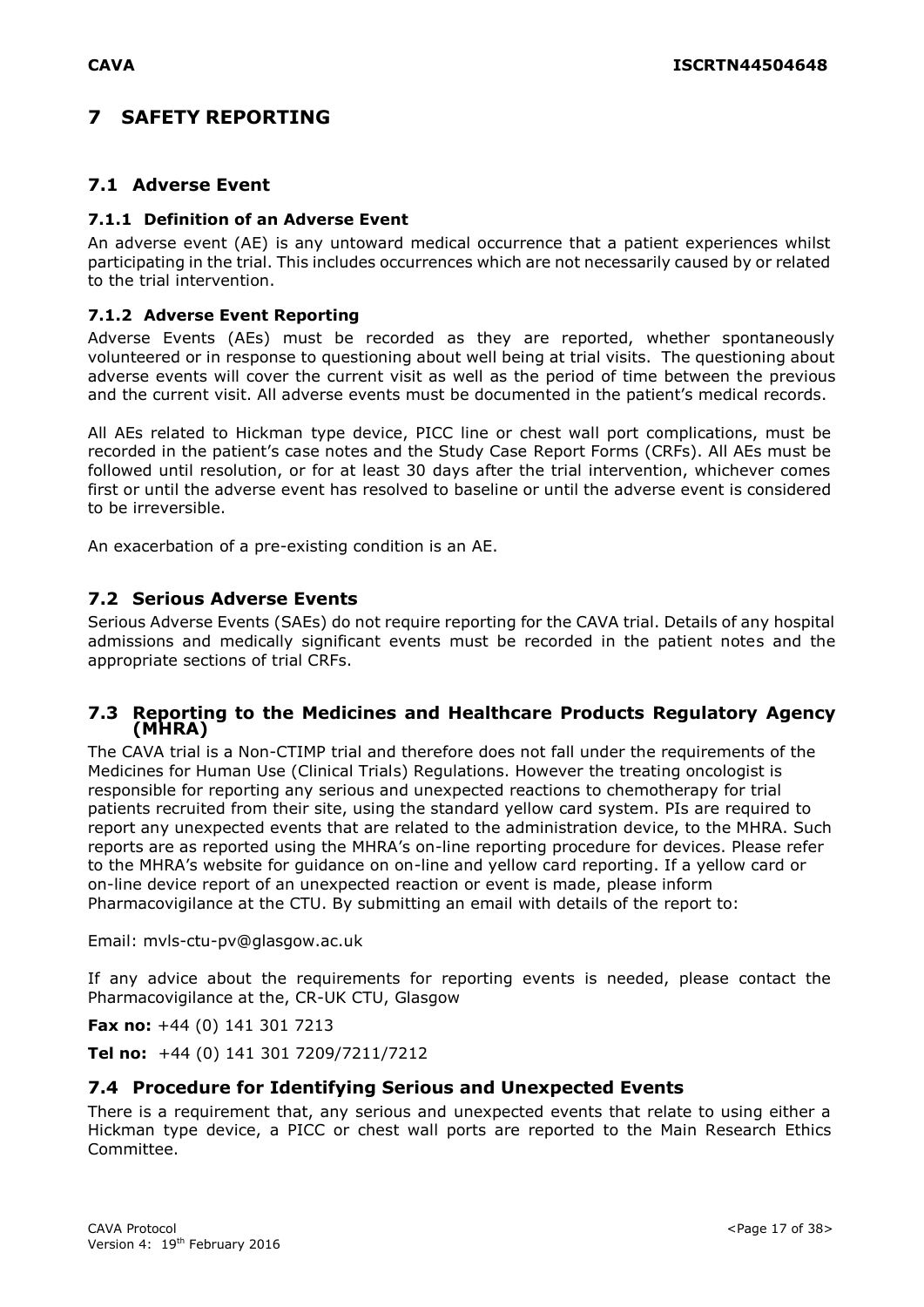Expected events include pneumothorax, arterial puncture, air embolus, haemorrhage, kinking of catheter, and separation of catheter from device, suspected or proven catheter related infection and occlusion of, or inability to, aspirate from the device.

For any reports of unexpected events related to either a Hickman type device, PICC or chest wall port device, the Chief Investigator (CI) will be contacted to confirm the event requires expedited reporting to the Main REC.

# <span id="page-17-0"></span>**7.5 Expedited Reporting**

Reports of related and unexpected events will be submitted within 15 days of the CI becoming aware of the event, using the 'report of serious adverse event form' for non-CTIMPs published by the National Research Ethics Service (NRES).

Related events will be any event that is considered possibly, probably or definitely related to the chest wall port, PICC or Hickman type device. See table below for all definitions of the relationship to protocol treatment.

| Relationship | Description                                                                                                                                                                                                          |
|--------------|----------------------------------------------------------------------------------------------------------------------------------------------------------------------------------------------------------------------|
| Unrelated    | There is no evidence of any causal relationship                                                                                                                                                                      |
| Possible     | There is some evidence to suggest a causal relationship<br>However the influence of other factors may have been<br>contributed to the event (e.g. the patient's clinical<br>condition, other concomitant treatments) |
| Probable     | There is evidence to suggest a causal relationship and<br>the influence of other factors in unlikely.                                                                                                                |
| Definitely   | There is clear evidence to suggest a causal relationship<br>and other possible contributing factors can be ruled out.                                                                                                |

## <span id="page-17-1"></span>**7.6 Annual Progress Report**

An annual progress report including information on any unexpected reactions to anti-cancer treatments or unexpected events which are related to the devices, will be produced by the project manager and submitted to the REC.

# <span id="page-17-2"></span>**8 ASSESSMENT, FOLLOW-UP & DATA COLLECTION**

The routine standard procedures at each site will be followed for the insertion and care management of all three access devices. All sites subscribe to the EPIC<sup>13</sup> guidelines for the use of access devices and any new sites that enter the study will be asked to adhere to these guidelines.

Patients' pre-treatment evaluation, treatment and assessments during treatment, will be unaffected by participation in this study and will be the standard management for these patients.

# <span id="page-17-3"></span>**8.1 Data Collection**

All patients will be registered at the CRUK CTU, Beatson West of Scotland Cancer Centre, Glasgow.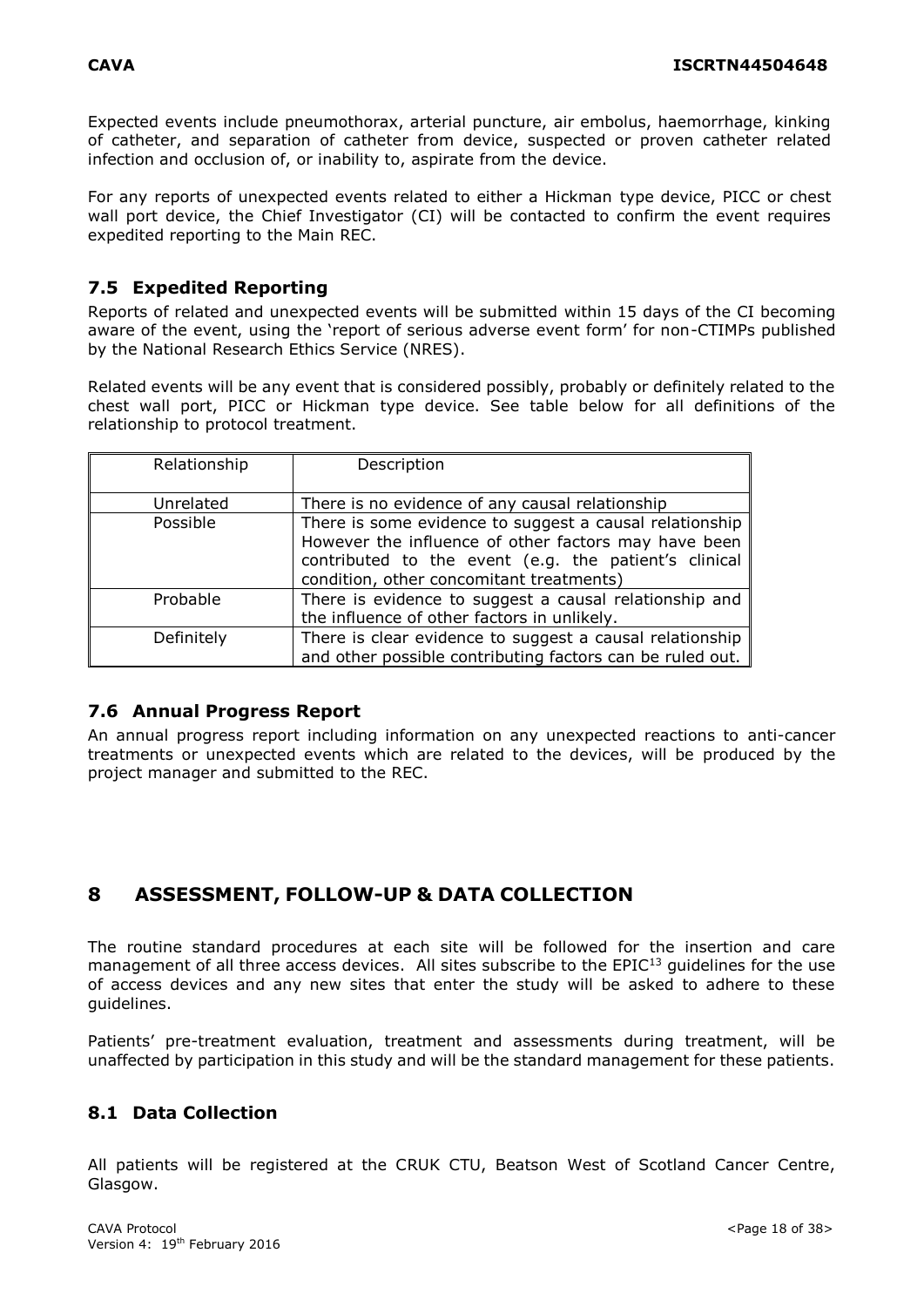The following data will be recorded:

- (a) Demographic data (all patients) including patient's initials, age, sex, date of birth, ethnic origin, the referring hospital and clinician as well as any significant medical history e.g. history of DVT or uncorrected coagulopathy pre procedure or previous problems with central venous access
- (b) Tumour details: including anatomical location of the primary, tumour stage, histological type and grade of differentiation, and the sites of any metastases should also be recorded;
- (c) Treatment details: including the chemotherapy regimen or other systemic therapy administered, the number of courses and the dates administered
- (d) Device details: manufacturer, model no, catheter lumen diameter and number, type of coating, if the device has capability for high pressure injection, whether the catheter is open or closed ended (Groshong Valve)
- (e) Procedure details: operator status, environment, anaesthesia, use of imaging, access vein, line tip position, number of needle passes, anchorage device used and type of dressing applied
- (f) Complication data: infection and mechanical failure (see Appendix I and II for definitions). Procedural complications and technical failure
- (g) Re-interventions: device replacement, thrombolysis, line stripping and device manipulations
- (h) Quality of life: EQ-5D, EORTC QLQ-C30 and the device-specific questionnaire will be collected at baseline and monthly thereafter until line removal (on average dwell time is 8 months) (please note device specific questionnaire is not required at baseline)

In addition the following data on healthcare resource use in each of the three arms will be collected alongside the trial, these include:

- Details of the placement procedure including the type and number of clinical staff involved and the duration of the procedure
- Number of clinic, outpatient and emergency department visits
- Total length of stay in hospital
- Details of treatment associated with complications
- Details of the removal procedure including the type and number of clinical staff involved and the duration of the procedure

These data will be collected prospectively during monthly patient follow-up visits, using a case report form (CRF)

CRFs will be supplied by the CRUK CTU, Glasgow. These forms should be completed in accordance with the CRF completion guidelines issued for the study. Queries should be handled as described in the study data-flow section of the CRF completion guidelines. Specific questions about data management should be addressed to the Clinical Trial Co-ordinator (CTC) for the study.

All CRFs must be returned to the CRUK CTU, Glasgow for data entry and ultimately, statistical analysis.

CRFs from the study will be stored in line with current regulatory requirements, that is, until 5 years after completion of the study or as long after this as is agreed between the sponsor and investigators. Other essential documents, including source data, consent forms, and regulatory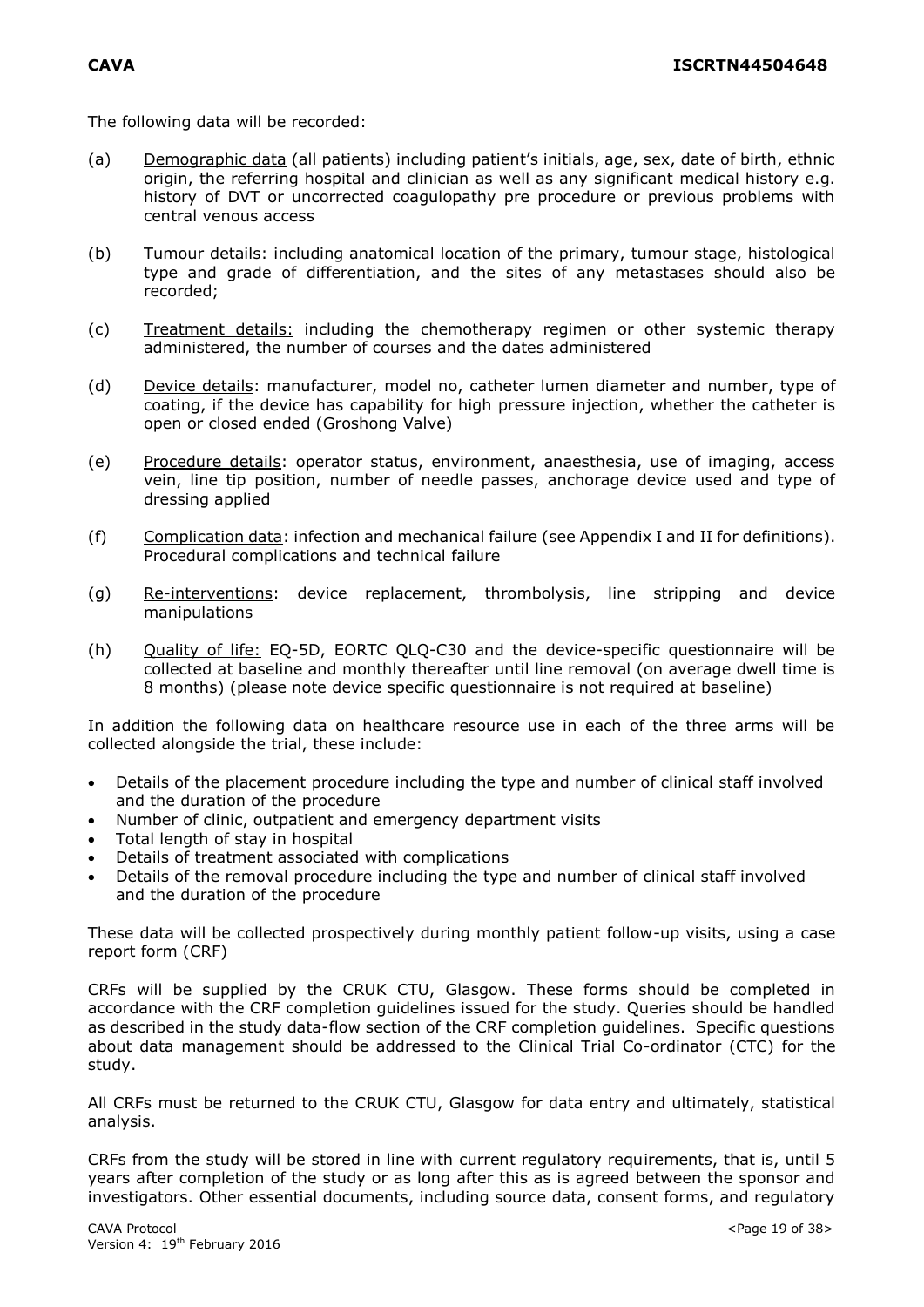documents, will be archived by or for the Investigator in an appropriate archive in line with current regulatory requirements and made available for monitoring, audit and regulatory inspection.

# <span id="page-19-0"></span>**8.2 Follow-Up and End of Trial**

Patients will be followed up for up to 12 months post trial entry or until the device is removed, whichever comes first. The end of trial will be defined as last patient last visit

# <span id="page-19-1"></span>**9 STUDY MANAGEMENT**

## <span id="page-19-2"></span>**9.1 Trial Management Group (TMG)**

A TMG will oversee the running of the trial. Members of the TMG will include the Chief Investigator, Co-Investigators, Project Manager, Clinical Trial Co-ordinator, Trial Statistician, IT Staff, Quality Assurance Manager and Clinical Trial Monitor.

The TMG will meet every 2 months or as required, meetings may be by teleconference.

## <span id="page-19-3"></span>**9.2 Trial Steering Committee (TSC)**

A TSC will provide overall supervision for the trial. The TSC will be responsible for monitoring the progress of the trial towards its interim and overall objectives, focusing on adherence to the protocol, Good Clinical Practice (GCP), and patient safety. The TSC will include independent members who are not directly involved in other aspects of the trial.

## <span id="page-19-4"></span>**9.3 Data Monitoring and Ethics Committee (DMEC)**

A DMEC will be established for the trial. The DMEC will assess at intervals (approximately annually) the progress of the trial, the safety data, the critical efficacy endpoints, and will make any recommendations to the Sponsor and TMG whether to continue, modify or stop the trial.

# <span id="page-19-5"></span>**10 STATISTICS AND DATA ANALYSIS**

## <span id="page-19-6"></span>**10.1 Sample Size**

The sample size is based on the three hypotheses of interest:

Hypothesis 1: PICCs are non-inferior to Hickman type devices in terms of complication rate Based on the assumption that the Hickman type device complication rate is 55%, PICCs will be considered non-inferior if their complication rate is no more than 10% higher, i.e. 65%. To rule out this difference with 90% power, 1-sided, significance level 2.5% requires 778 patients in total using a 1:1 randomisation.

Hypothesis 2: Chest wall ports have a lower complication rate and are more cost-effective than Hickman type devices

The minimum requirement here is to demonstrate that chest wall ports have a lower complication rate than Hickman type devices. Based on the assumption that the Hickman complication rate is 55%, we aim to detect at least a 15% reduction with chest wall ports. To detect this reduction with 95% power, 2-sided, significance level 5% requires 550 patients in total using a 1:1 randomisation.

Hypothesis 3: Chest wall ports have a lower complication rate and are more cost-effective than PICCs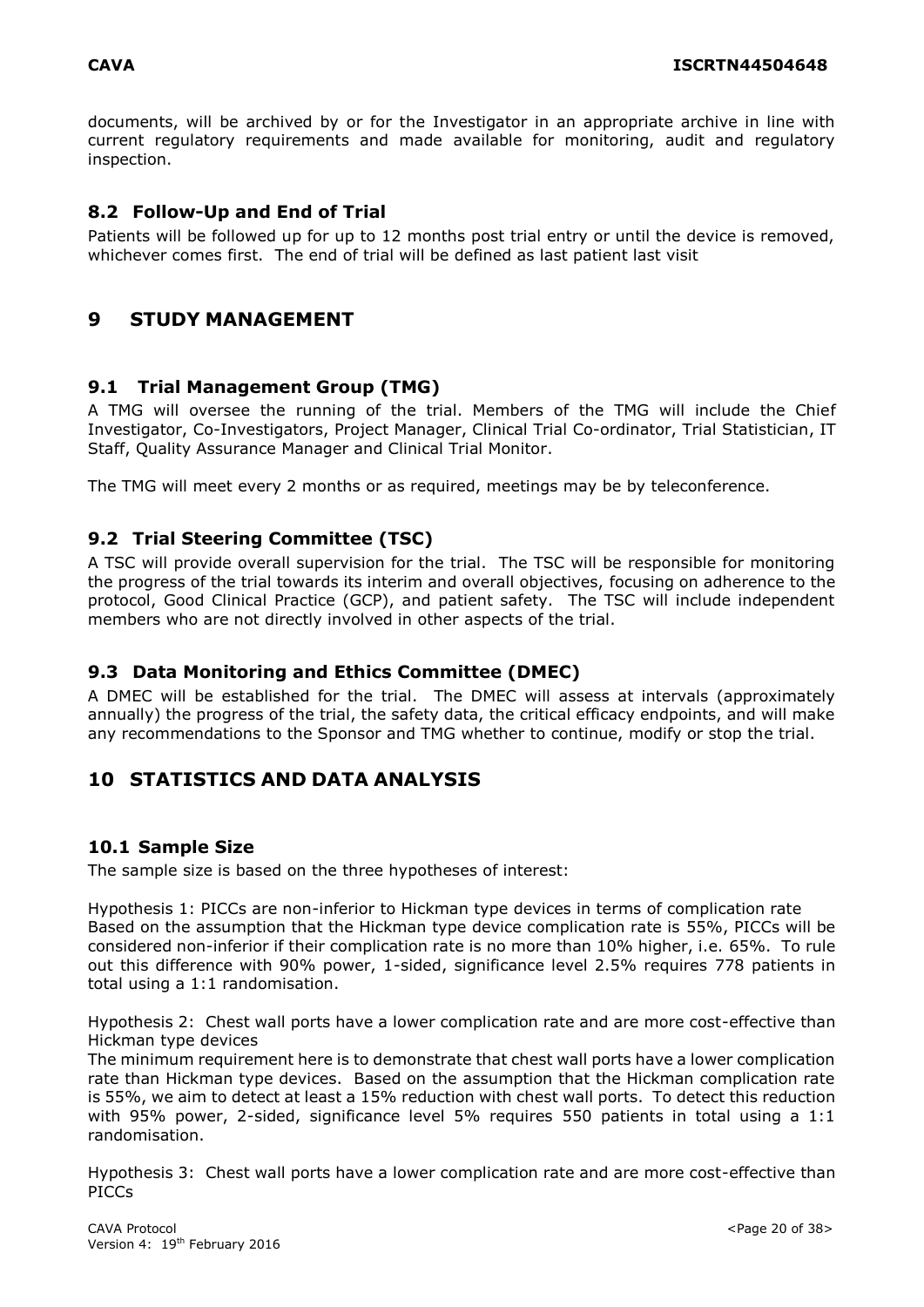The minimum requirement here is to demonstrate that chest wall ports have a lower complication rate than PICCs. Based on the assumption that the PICC complication rate is 55%, we aim to detect at least a 15% reduction with chest wall ports. To detect this reduction with 80% power, 2-sided, significance level 5% requires 341 patients in total using a 1:1 randomisation.

The overall size required for the study is complicated by the proportion of patients who enter via the three-way randomisation but we estimate 1300 patients in total will be required.

The Glasgow feasibility study indicated that 241 patients/arm would be sufficient to show a difference between the Hickman and Port arms in terms of net monetary benefit based on cost and QALYs.

# <span id="page-20-0"></span>**10.2 Analysis Plan**

The analysis will be performed separately for the three pairwise comparisons of interest, with the same endpoints and the same statistical techniques used throughout.

A "per-protocol" sensitivity analysis will be undertaken for the non-inferiority comparison excluding patients who do not get the device allocated by the randomisation (it is thought the percentage of such patients will be extremely low, certainly <1%). All other analyses will based on the "intention-to-treat" population (however note that the complication rate is only defined as the period the device is in place, so this analysis will almost directly correspond to a "perprotocol" analysis).

### **Primary Endpoint**

The primary outcome for the randomised trial is complication rate, a composite of infection (suspected or confirmed) and/or mechanical failure (for definitions please see Appendices I and II). This will be analysed using logistic regression including terms for treatment group and randomisation stratification factors.

#### **Secondary Endpoints**

An analysis will also be conducted based on complication event rate data<sup>13</sup>. This analysis will estimate the effect of the access devices on the individual component complications (infections and mechanical failure) and will allow an assessment of the similarity of these effects via a likelihood ratio test. The incidence of venous thrombosis will be compared using logistic regression and also as an event rate. The frequency of the various complications will be assessed. The total duration of treatment interruptions will be summarised and compared using a Mann Whitney U-test.

A further descriptive analysis will present the study results in terms of complications (both overall and the individual components) per catheter days.

Scores for the five dimensions of the EQ-5D (mobility, self-care, usual activities, pain/discomfort and anxiety/depression) and the visual analogue score for health will be summarised and the EQ-5D curves will be compared between treatment groups using an area under curve (AUC) approach standardised for the period on study and using the baseline value as a covariate.

Scores for the 5 functional scales (physical, role, emotional, cognitive, social) and 9 symptom scales (fatigue, nausea and vomiting, pain, dyspnoea, insomnia, appetite loss, constipation, diarrhoea, financial difficulties) of the EORTC QLQ-C30 will be calculated according to standard EORTC conventions, as will global health status score. These scores will be summarised and analysed as EQ-5D.

The results from the device-specific questionnaire will be summarised only.

## **Economic Evaluation**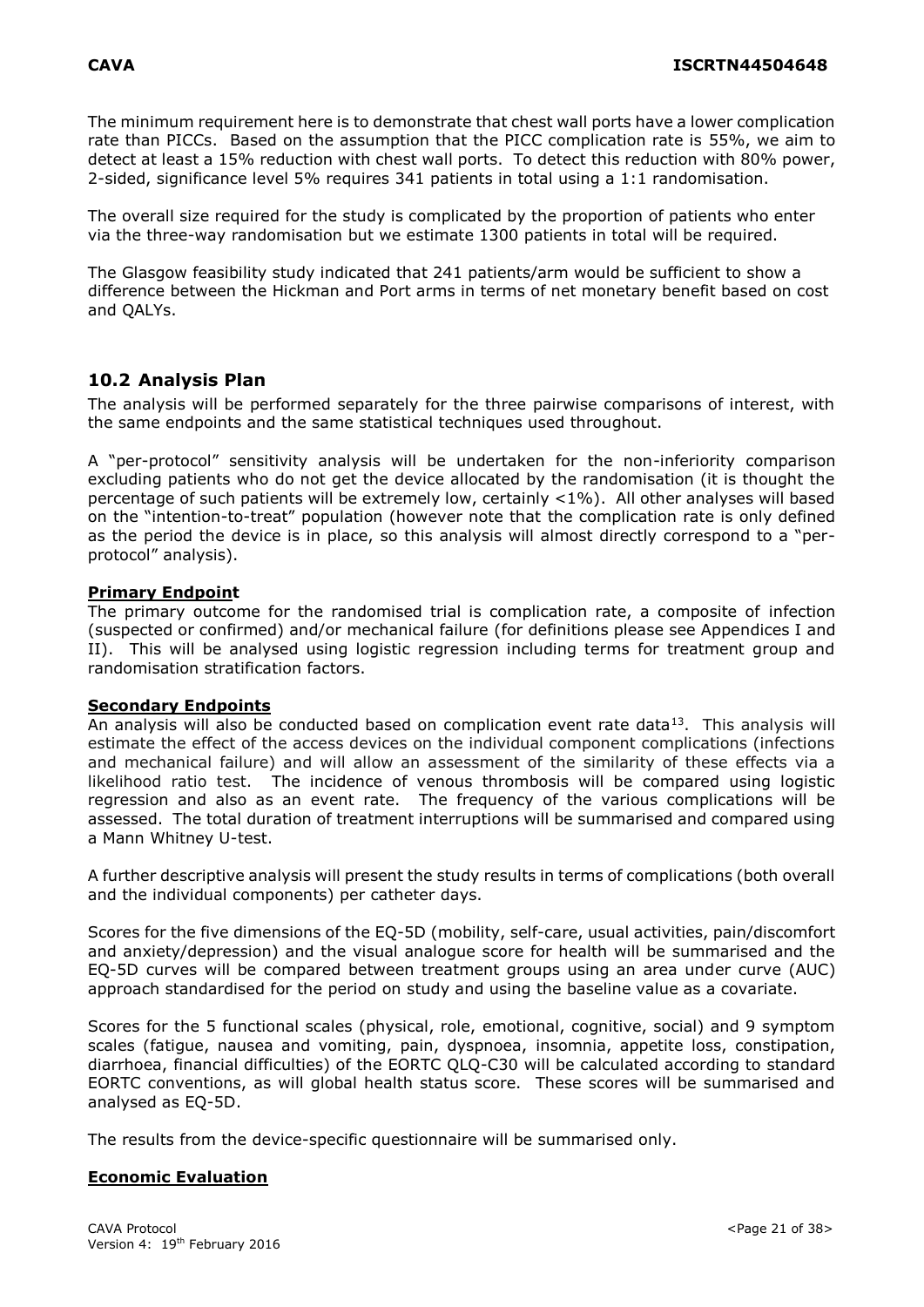A probabilistic decision model will be constructed to simulate the clinical pathways associated with the two interventions, according to the guidance set out by NICE. The basic model structure will consist of three arms, replicating the clinical consequences of patients implanted with the individual devices. The main data source relating to the key parameters of the model will be provided by the feasibility study.

In the final analysis of the data, the mean costs and quality adjusted life years associated with the devices will be calculated for the modelling periods. Cost-utility analysis will also be carried out and incremental cost per quality adjusted life years gained will be calculated. Particular consideration will be given to the potential for cost effectiveness to vary by patient risk groups and treatment duration where suggested by the literature.

Probabilistic sensitivity analysis will be used to characterise uncertainty in parameters of the model, following the recent recommendations by NICE, and presented using cost-effectiveness acceptability curves. Standard univariate sensitivity analysis will be carried out to explore areas of structural uncertainty in the analysis. Finally a value of information analysis on the expected value of perfect information will also be carried out to quantify the potential value of further research based on the difference between the expected net benefit with perfect information and the existing information.

# <span id="page-21-0"></span>**10.3 Interim Analysis**

An independent data monitoring committee will be set-up to review the study data approximately annually.

For the non-inferiority comparison of Hickman type devices and PICC lines, conditional power methods<sup>14</sup> will be used to aid the committee in reaching decisions about recommending study continuation; this recommendation will also take into account any impact on the health economic assessment.

For the superiority comparisons of Hickman type devices versus chest wall ports and PICCs versus chest wall ports, interim analyses would not be expected to lead to early closure of either randomisation on safety or efficacy grounds. These are interventions in routine use in the NHS and in addition, the aim would be to maximise the data ultimately available for health economic analysis.

# <span id="page-21-1"></span>**10.4 Internal Pilot Period**

The first 18 months of the recruitment period compromised the internal pilot period. At this point the independent Trials Steering Committee (TSC) formally assessed the study progress against the following criteria:-

> At least 35% of the target recruitment met (individually for each of the three two-way comparisons)

If this milestone is not met for a particular comparison the TSC would have considered stopping recruitment to that comparison, this was not the case at the end of the pilot period.

Note that prior to this assessment health economic data from our Glasgow feasibility study will be available and this will have been used to refine the target sample size estimates for the chest wall port v PICC and chest wall port v Hickman type device comparison.

# <span id="page-21-2"></span>**11 REGULATORY ISSUES**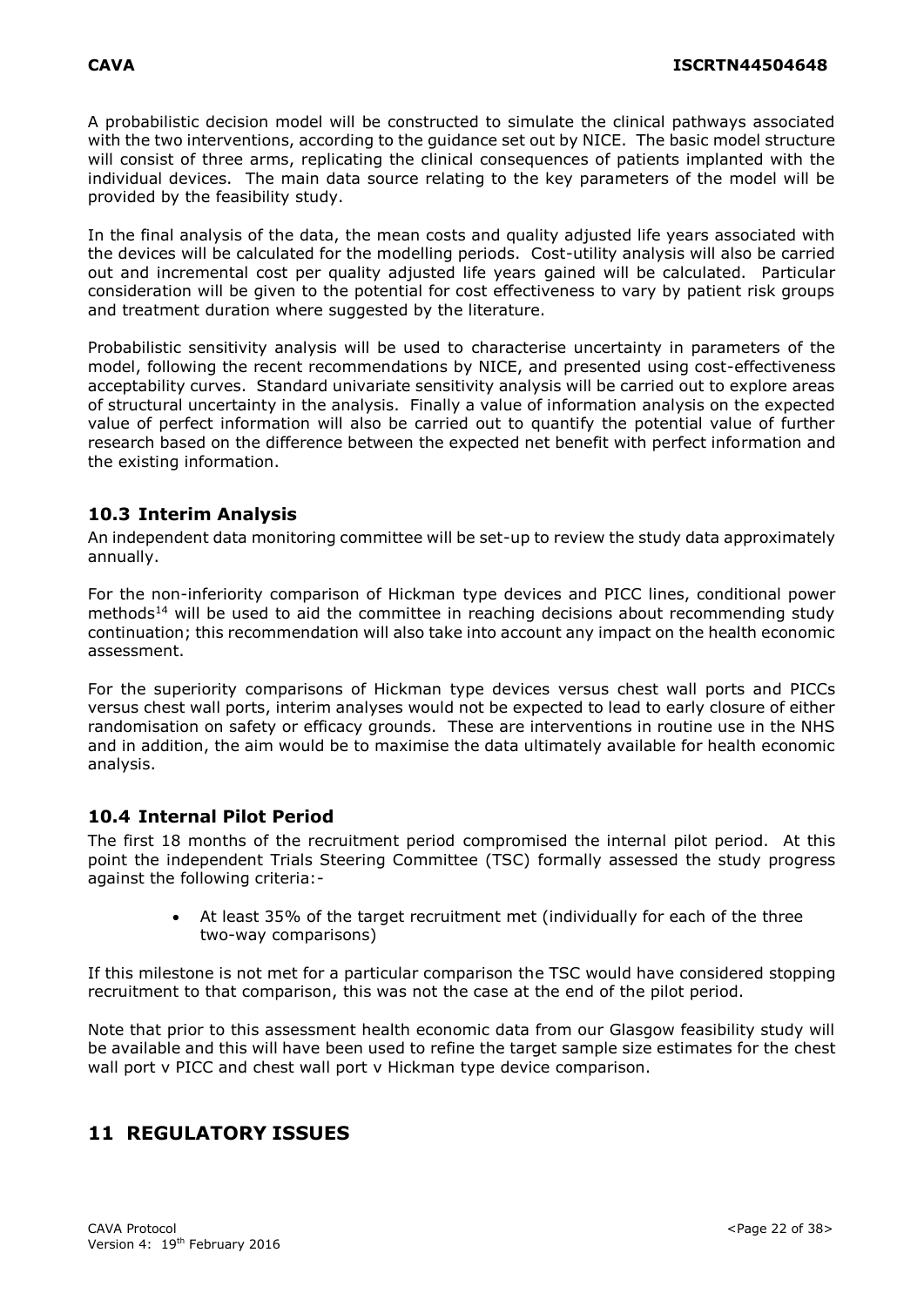# <span id="page-22-0"></span>**11.1 Ethics Approval**

All patients will give written informed consent on entering the study. The protocol will require a favourable opinion by a coordinating Research Ethics Committee, and approval by NHS Greater Glasgow and Clyde Research and Development Department.

The study will be carried out in accordance with the Research Governance Framework and the World Medical Association Declaration of Helsinki (1964) and its revisions (Tokyo 1978, Venice 1983, Hong Kong 1989, South Africa 1996, Edinburgh 2000 and Seoul 2008).

## <span id="page-22-1"></span>**11.2 Consent**

Consent to enter the study must be sought from each participant only after full explanation has been given, an information sheet offered and time allowed for consideration. Signed participant consent should be obtained. The right of the participant to refuse to participate without giving reasons must be respected. After the participant has entered the trial the clinician remains free to give alternative treatment to that specified in the protocol at any stage if he/she feels it is in the best interests of the participant, but the reasons for doing so must be recorded. In these cases the participants remain within the study for the purposes of follow-up and data analysis. All participants are free to withdraw at any time from the protocol treatment without giving reasons and without prejudicing further treatment.

# <span id="page-22-2"></span>**11.3 Confidentiality**

Participants' identification data will be required for the registration process. The CRUK CTU will preserve the confidentiality of participants taking part in the study and is registered under the Data Protection Act.

# <span id="page-22-3"></span>**11.4 Indemnity**

NHS employed researchers will be covered for negligent harm through CNORIS (Clinical Negligence and Other Risks Indemnity Scheme)

## <span id="page-22-4"></span>**11.5 Sponsor**

NHS Greater Glasgow and Clyde will act as the main sponsor for this study. Delegated responsibilities will be assigned to the CR-UK CTU and NHS Trusts/Boards taking part in this study. Details of responsibilities will be outlined in the clinical trial agreement that should be signed prior to site initiation.

## <span id="page-22-5"></span>**11.6 Funding**

<span id="page-22-6"></span>This study is funded by the HIHR Health Technology Assessment programme (project reference 11/67/01).

## <span id="page-22-7"></span>**11.7 Audits and Inspections**

The study may be subject to inspection and audit by NHS Greater Glasgow and Clyde under their remit as Sponsor, the CRUK CTU and other regulatory bodies to ensure adherence to GCP.

# <span id="page-22-8"></span>**12 QUALITY ASSURANCE**

Trial investigators and site staff must ensure that the trial is conducted in compliance with the protocol, Research Governance Framework 2006 (as amended) and the principles of Good Clinical Practice and the applicable regulatory requirements.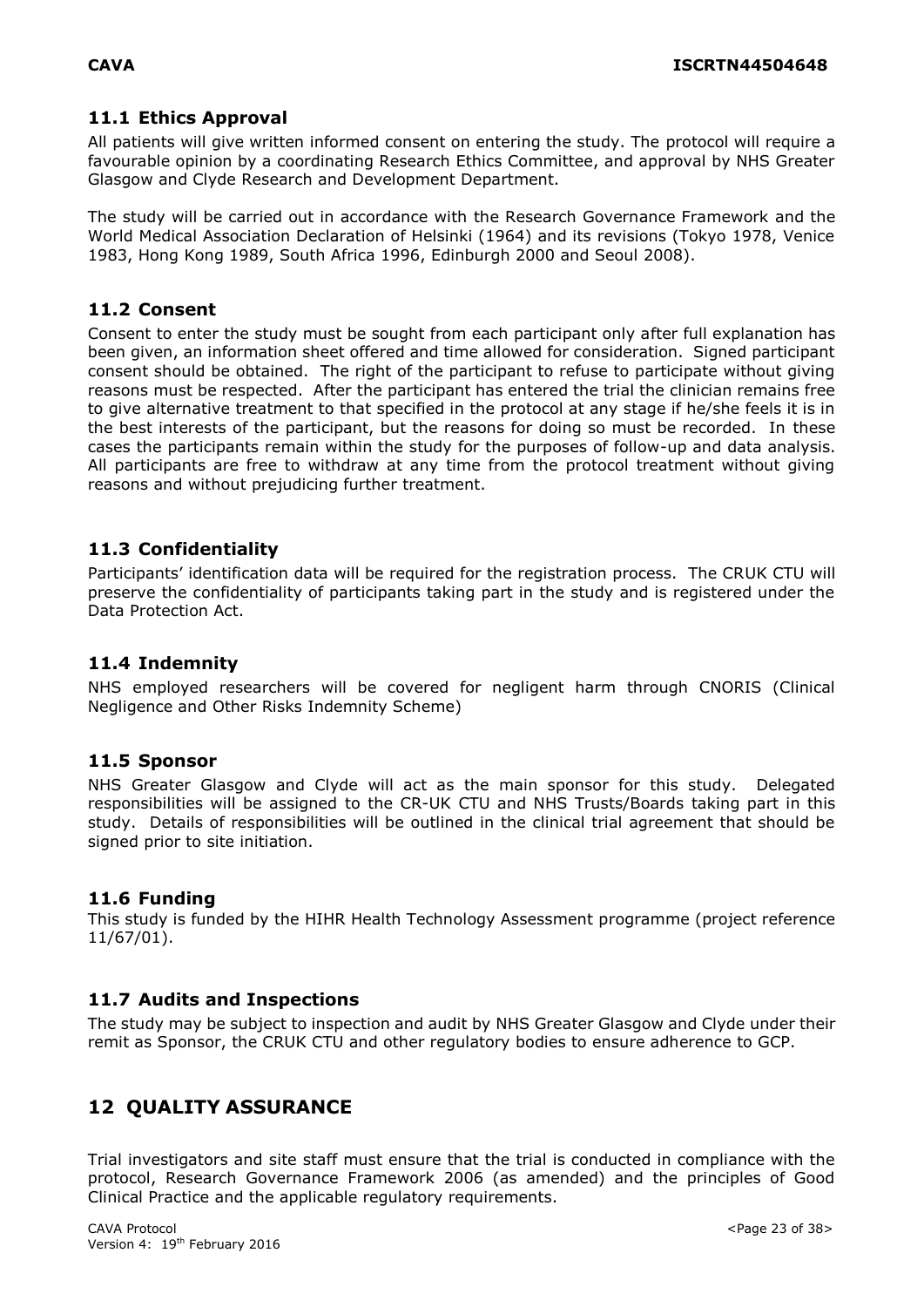Telephone monitoring will be performed by the Sponsor. This will be in the form of telephone monitoring calls by the Clinical Trial Monitor at predetermined time points during the trial. The Sponsor reserves the right to conduct a for-cause monitoring visit or an audit in the event that non-compliance is suspected or confirmed. Central monitoring of trial data will be performed by the Study Statistician and the CTC.

The CTU will control data consistency and data quality by entering trial data onto the CTU trial database. Computerised and manual consistency checks will be performed and queries issued in cases of inconsistency or missing information. A full audit trail of any changes to the database will be maintained.

# <span id="page-23-0"></span>**13 PUBLICATION POLICY**

It is anticipated that manuscripts will be prepared from the results of this study and that these will be submitted for publication, with authorship according to the requirements for manuscripts in the Vancouver Statements. No data will be published without prior approval of the Trial Management Group,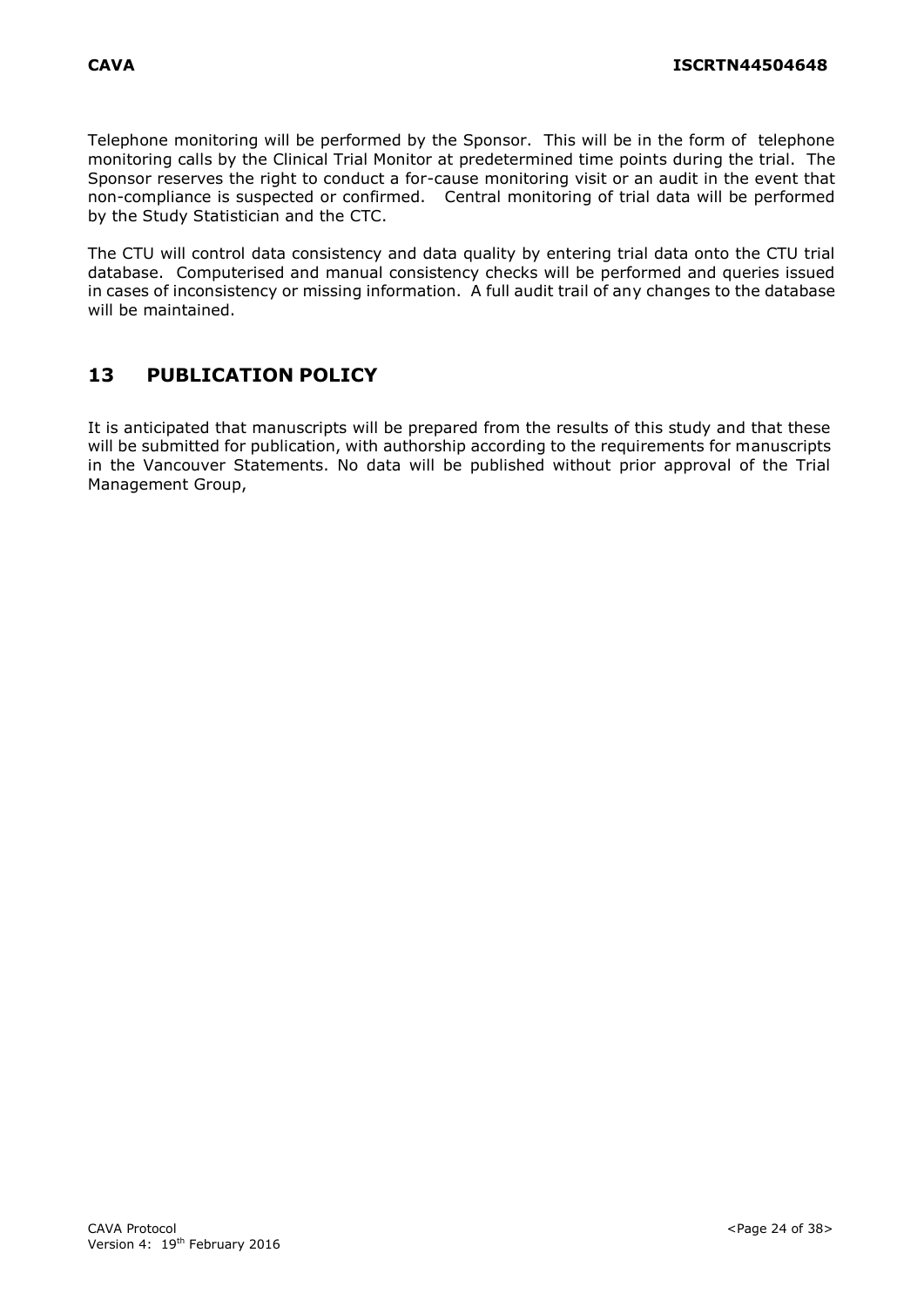# <span id="page-24-0"></span>**14 REFERENCES**

- 1 Kulkarni S, Wu O, Kasthuri R, Moss JG. External catheters and totally implantable ports for the delivery of chemotherapy: A systemic review and meta-analysis. Cardiovascular and Interventional Radiology 2014. In press.
- 2 Carde, P., M. F. Cosset-Delaigue, et al. (1989). Classical external indwelling central venous catheter versus totally implanted venous access systems for chemotherapy administration: a randomized trial in 100 patients with solid tumors. European Journal of Cancer & Clinical Oncology 25(6): 939-44.
- 3 Dillon, P. W., G. R. Jones, et al. (2004). Prophylactic urokinase in the management of long-term venous access devices in children: A Children's Oncology Group study. Journal of Clinical Oncology 22(13): 2718-2723.
- 4 Johansson, E., M. Bjorkholm, et al. (2004). Totally implantable subcutaneous port system versus central venous catheter placed before induction chemotherapy in patients with acute leukaemia-a randomized study. Supportive Care in Cancer 12(2): 99-105.
- 5 Mueller, B. U., J. Skelton, et al. (1992). A prospective randomized trial comparing the infectious and noninfectious complications of an externalized catheter versus a subcutaneously implanted device in cancer patients. Journal of Clinical Oncology 10(12): 1943-8.
- 6 Kappers-Klunne, M. C., J. E. Degener, et al. (1989). Complications from longterm indwelling central venous catheters in hematologic patients with special reference to infection. Cancer 64(8): 1747-52.
- 7 Cowl, C.T., Weinstock, J.V., A. Al-Jurf et al. (2000) Complications and cost associated with parenteral nutrition delivered to hospitalised patients through either subclavian or peripherally-inserted central catheters. Clinical Nutrition 19(4): 237-43.
- 8 Richards, A., Ly, M., B, Koczwara et al. (2010) A randomised trial comparing two types of chronic indwelling central venous catheter devices used for the delivery of chemotherapy to patients with non-haematological malignancy, PICC versus subcutaneous ports. Asia pacific Journal of Clinical Oncology 6 (194)
- 9 Ng, F.H. Mastoroudes et al. A comparison of Hickman line- and Port-a-Cath- associated complications in patients with solid tumours undergoing chemotherapy. Clinical Oncology. 19(7): 551-6
- 10 Donovan. J., Mills, N., Smith, M., Brindle, L., Jacoby, A., Peters, T., Frankel, S., Neal, D., Hamdy, F. for the Protect Study Group (2002) Improving design and conduct of ramdomised trials by embedding them in qualitative research: ProtecT (prostate testing for cancer and treatment) study, BMJ 325: 766-770.
- 11 Braun, V. and Clark, V. (2006) Using thematic analysis in psychology. Qualitative Research in Psychology 3: 77-101
- 12 Based on Ignatov, A., Hoffman, O., B. Smith et al. (2009) An 11-year retrospective study of totally implanted central venous access ports: Complications and patient satisfaction EJSO; 35;3 241-246 and currently used in the pilot study.
- 13 Epic3: National Evidence-Based guidelines for preventing healthcare-associated infections in NHS hospitals in England. Journal of hospital infection 8651:2014:S1-S70.
- 14 Liang, Z., Jianguo, S., Xingwei, T., Srivastava, D. K. (2010) Regression analysis of multivariate recurrent event data with a dependent terminal event Lifetime Data Anal 16:478–490 DOI 10.1007/s10985-010-9158-9.
- 15 DeMets, D.L. (2006) Futility approaches to interim monitoring committees Clinical Trials 3: 522-529.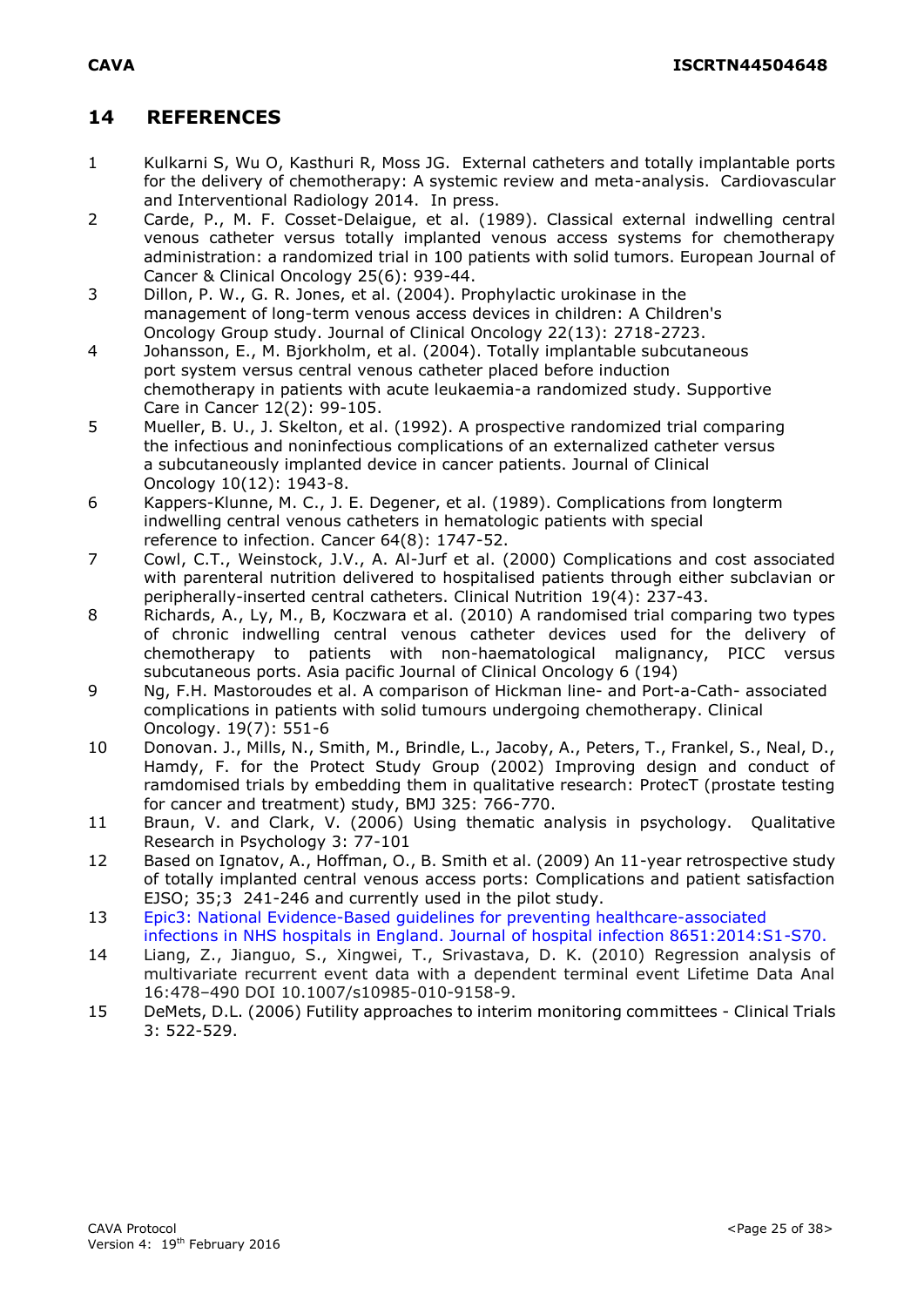# <span id="page-25-0"></span>**15 APPENDICES**

# **APPENDIX I: DEFINITION OF INFECTIVE EPISODES**

#### **Exit site infection**

Local inflammation (>1 cm redness and/or purulent exudate) at exit site, tunnel or pocket.

(i) Requires antibiotic therapy, or

(ii) Delays line use

(at physicians's discretion)

#### **Laboratory-confirmed all-cause blood stream infection (BSI)**

There are two definitions to be used for LBSI. Either qualifies

For either definition the device must have been in place for ≥48 hours to qualify

#### **Definition 1**

Patient has a recognised pathogen cultured from  $\geq 1$  blood cultures and the organism isolated from blood is not related to an infection at another site

Isolation of same pathogen within 14 days represents the same episode.

Examples of pathogens are: Staphylococcus aureus, E. coli, Klebsiella spp., Pseudomonas spp, Enterococci

#### **Definition 2**

Patient has at least one of the following signs and symptoms: fever ( $>38\degree$ C), chills\* or hypotension\* (\*with no other recognized cause)

#### **and**

a common commensal is cultured from ≥2 blood cultures drawn on separate occasions within 24h.

Examples of commensals are: Diphtheroids, Bacillus spp. Propionibacterium spp., Aerococcus spp., and Micrococcus spp, (coagulase negative staphylococci, viridans group streptococci)

#### **Possible Catheter Related Blood Stream Infection (CRBSI) (negative blood cultures)**

1. Fever, chills, rigors, hypotension associated with line use.

2. Systemic symptoms of unknown cause but thought to be related to presence of line

- (i) Requires antibiotic therapy, or
- (ii) Delays line use.
- (at physician's discretion)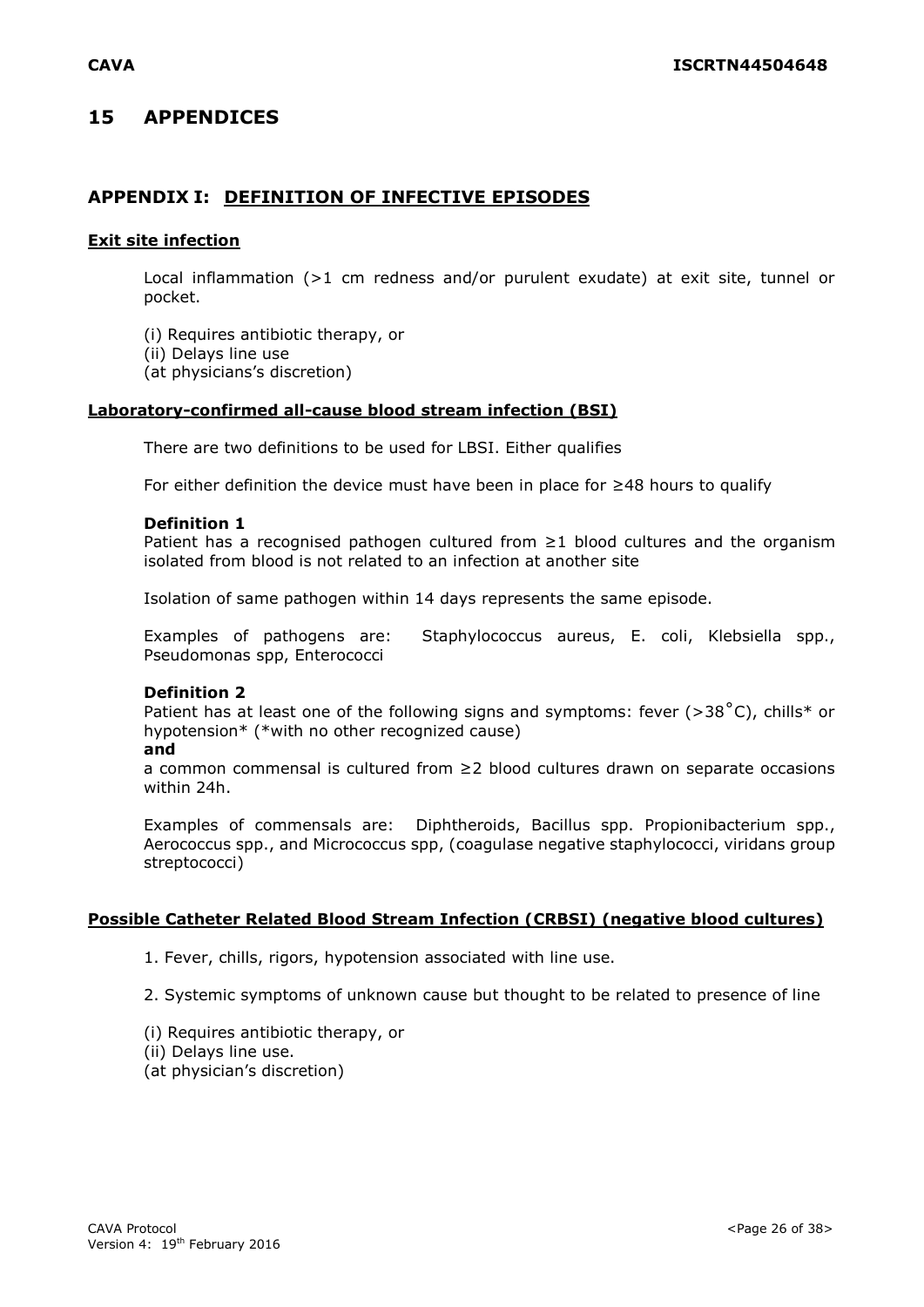# **APPENDIX 2**: **DEFINITION OF MECHANICAL FAILURE**

Mechanical failure includes ANY of the following:

- Line occluded (either for aspiration or infusion)
- Line fracture
- Line separation from chest wall port
- Exposure of line cuff
- Exposure of chest wall port or breakdown of wound
- Chest wall port flip
- Line fallen out
- Line migration requiring intervention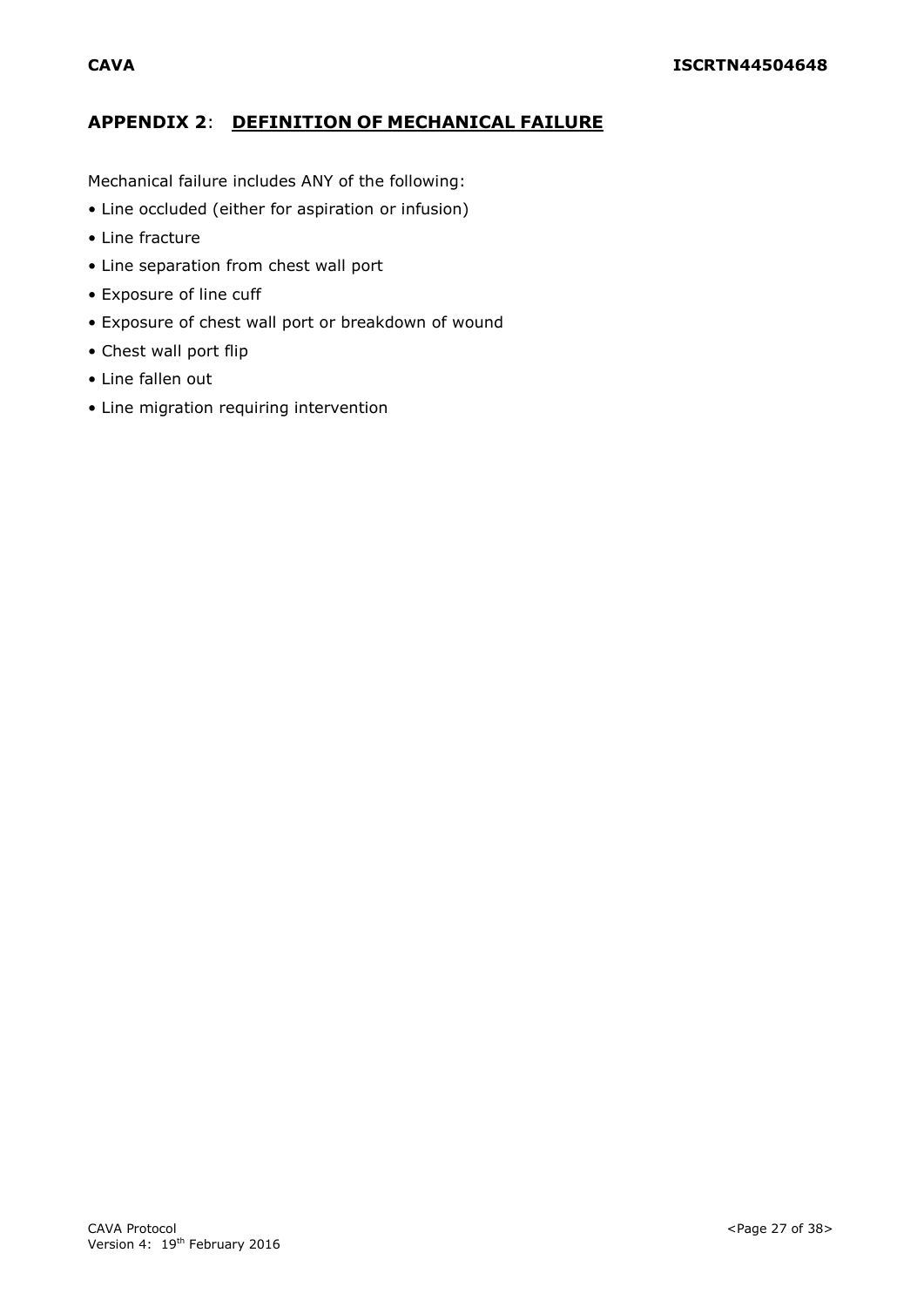# **APPENDIX III – Study Flow Chart**

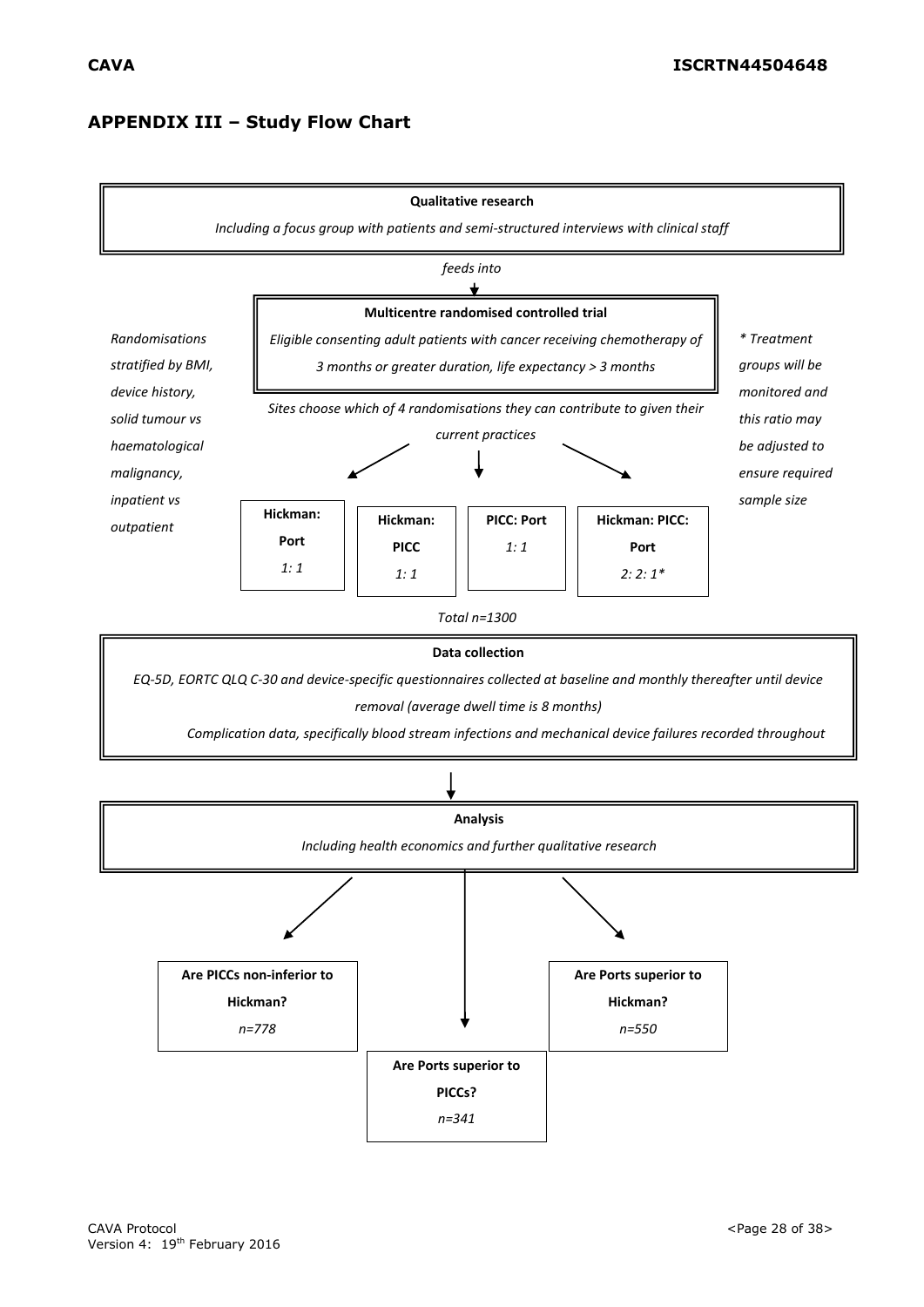## CAVA **ISCRTN44504648**

# **Appendix IV – Gantt Chart**

| Year                                                                                                                           |               | Year : |         |         |             |              |             |             | Year 2       |              |              | Year 3       |             |              | Year 4       |              |              | Year 5    |              |              |             | Year 6       |           |           |             |              |
|--------------------------------------------------------------------------------------------------------------------------------|---------------|--------|---------|---------|-------------|--------------|-------------|-------------|--------------|--------------|--------------|--------------|-------------|--------------|--------------|--------------|--------------|-----------|--------------|--------------|-------------|--------------|-----------|-----------|-------------|--------------|
| Month                                                                                                                          | Pre-<br>trial |        | $4 - 6$ | $7 - 9$ | $10-$<br>12 | $13 -$<br>15 | $16-$<br>18 | $19-$<br>21 | $22 -$<br>24 | $25 -$<br>27 | $28 -$<br>30 | $31 -$<br>33 | $34-$<br>36 | $37 -$<br>39 | $40 -$<br>42 | $43 -$<br>45 | $46 -$<br>48 | 49-<br>51 | $52 -$<br>54 | $55 -$<br>57 | $58-$<br>60 | $61 -$<br>63 | 64-<br>66 | 67-<br>69 | 70<br>$-72$ | $73-$<br>175 |
| Study set-up: Including Staff<br>recruitment, protocol<br>development, ethics and<br>sponsor approval, database<br>development |               |        |         |         |             |              |             |             |              |              |              |              |             |              |              |              |              |           |              |              |             |              |           |           |             |              |
| Pre-Trial Qualitative Research                                                                                                 |               |        |         |         |             |              |             |             |              |              |              |              |             |              |              |              |              |           |              |              |             |              |           |           |             |              |
| Recruitment                                                                                                                    |               |        |         |         |             |              |             |             |              |              |              |              |             |              |              |              |              |           |              |              |             |              |           |           |             |              |
| Follow-up period                                                                                                               |               |        |         |         |             |              |             |             |              |              |              |              |             |              |              |              |              |           |              |              |             |              |           |           |             |              |
| <b>Interim analysis</b>                                                                                                        |               |        |         |         |             |              |             |             |              |              |              |              |             |              |              |              |              |           |              |              |             |              |           |           |             |              |
| Data cleaning and analysis                                                                                                     |               |        |         |         |             |              |             |             |              |              |              |              |             |              |              |              |              |           |              |              |             |              |           |           |             |              |
| <b>Economic evaluation</b>                                                                                                     |               |        |         |         |             |              |             |             |              |              |              |              |             |              |              |              |              |           |              |              |             |              |           |           |             |              |
| End of trial qualitative study<br>on acceptability                                                                             |               |        |         |         |             |              |             |             |              |              |              |              |             |              |              |              |              |           |              |              |             |              |           |           |             |              |
| <b>Final Report</b>                                                                                                            |               |        |         |         |             |              |             |             |              |              |              |              |             |              |              |              |              |           |              |              |             |              |           |           |             |              |
| <b>TSC Meeting</b>                                                                                                             |               |        |         |         |             |              |             |             |              |              |              |              |             |              |              |              |              |           |              |              |             |              |           |           |             |              |
| <b>DMC Meeting</b>                                                                                                             |               |        |         |         |             |              |             |             |              |              |              |              |             |              |              |              |              |           |              |              |             |              |           |           |             |              |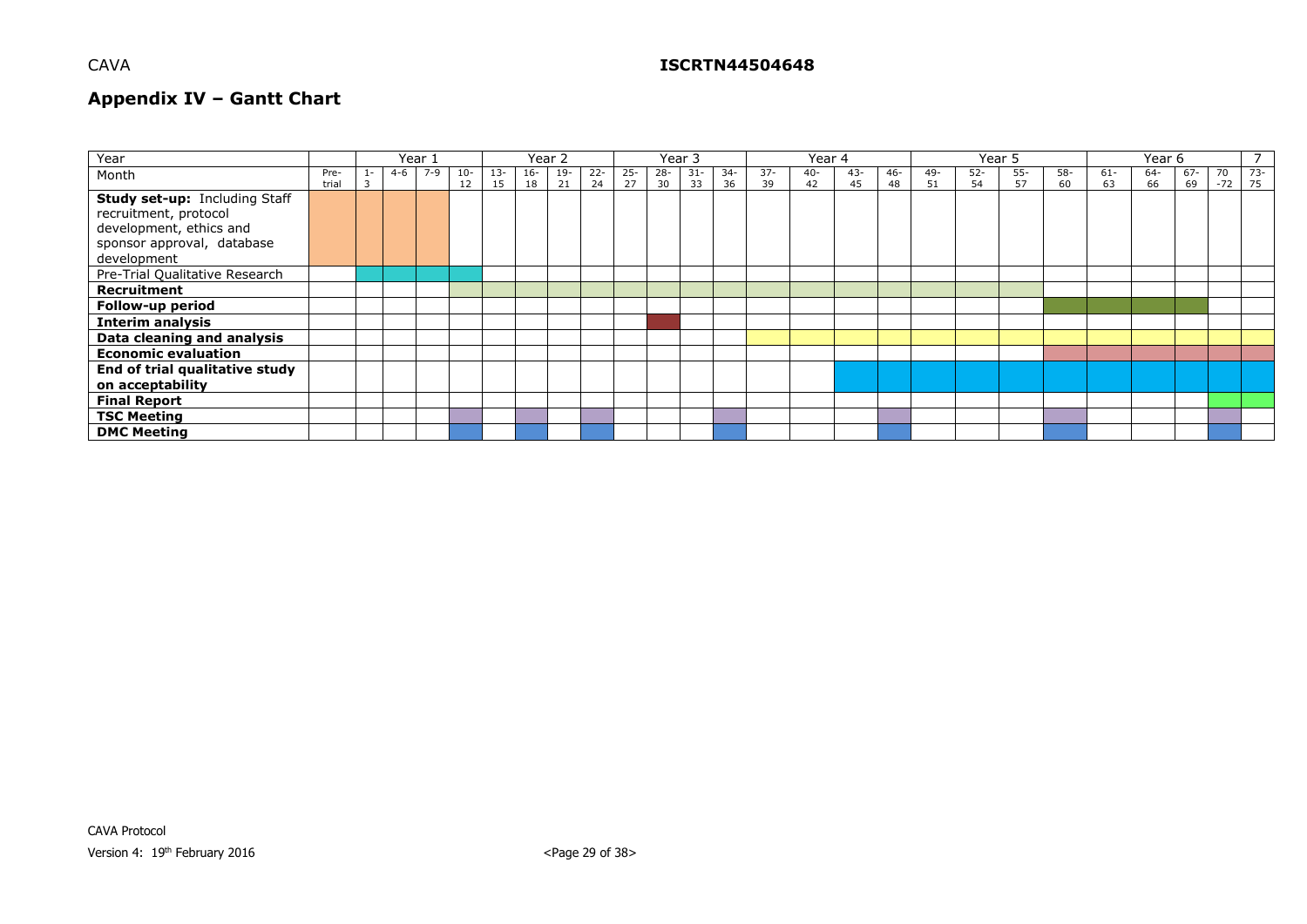# **APPENDIX V – QoL Measurements**

# **Venous access device quality of life questionnaire**

We are trying to assess how much your Hickman type device, PICC or chest wall port interferes with your life. Please take a couple of minutes to answer these questions. Please indicate your answer by circling the number that best applies to you. Thank you for your assistance.

| <b>Subject Trial Number:</b> | Date of completion |
|------------------------------|--------------------|
| Type of device:              |                    |

#### **Does the access device reduce your ability to carry out the following day to day activities?**

|                             | <b>Not</b><br>At all | A<br>Little  | Ouite<br>a bit | Very<br>much |
|-----------------------------|----------------------|--------------|----------------|--------------|
| Driving a car?              |                      |              |                |              |
| Getting in or out of a car? |                      | $\mathbf{2}$ | 3              | 4            |
| Using public transport?     |                      | $\mathbf{2}$ | 3              | 4            |
| Going out shopping?         |                      |              | 3              | 4            |

### **Does the access device affect you ability to carry out normal day to day activities such**

| Eating                                                   | 1 | 2                       | З |                         |
|----------------------------------------------------------|---|-------------------------|---|-------------------------|
| Hygiene - washing, bathing, showering, hair brushing,    |   |                         |   |                         |
| drying yourself etc.                                     | 1 | $\overline{2}$          | 3 | 4                       |
| Sleeping                                                 |   | $\overline{\mathbf{2}}$ | 3 | 4                       |
| Mobility or movement                                     | 1 | $\overline{\mathbf{2}}$ | 3 | $\boldsymbol{4}$        |
| Normal work activity                                     | 1 | $\overline{\mathbf{2}}$ | 3 | 4                       |
| Exercise - swimming etc.                                 |   | $\overline{2}$          | 3 | 4                       |
| Hobbies - gardening etc.                                 |   | $\overline{\mathbf{2}}$ | 3 | $\overline{\mathbf{4}}$ |
| Does the access device make you self conscious?          | 1 | $\overline{2}$          | 3 | 4                       |
| Has it affected your socialising?                        | 1 | $\overline{\mathbf{2}}$ | 3 | $\boldsymbol{4}$        |
| Do you feel at risk of infecting the access device?      | 1 | $\overline{\mathbf{2}}$ | 3 | 4                       |
| Do you feel at risk of damaging the access device?       | 1 | $\overline{2}$          | 3 | 4                       |
| To what extent has the presence of the access device had |   |                         |   |                         |
| a negative impact on your quality of life?               |   |                         |   |                         |

**as:**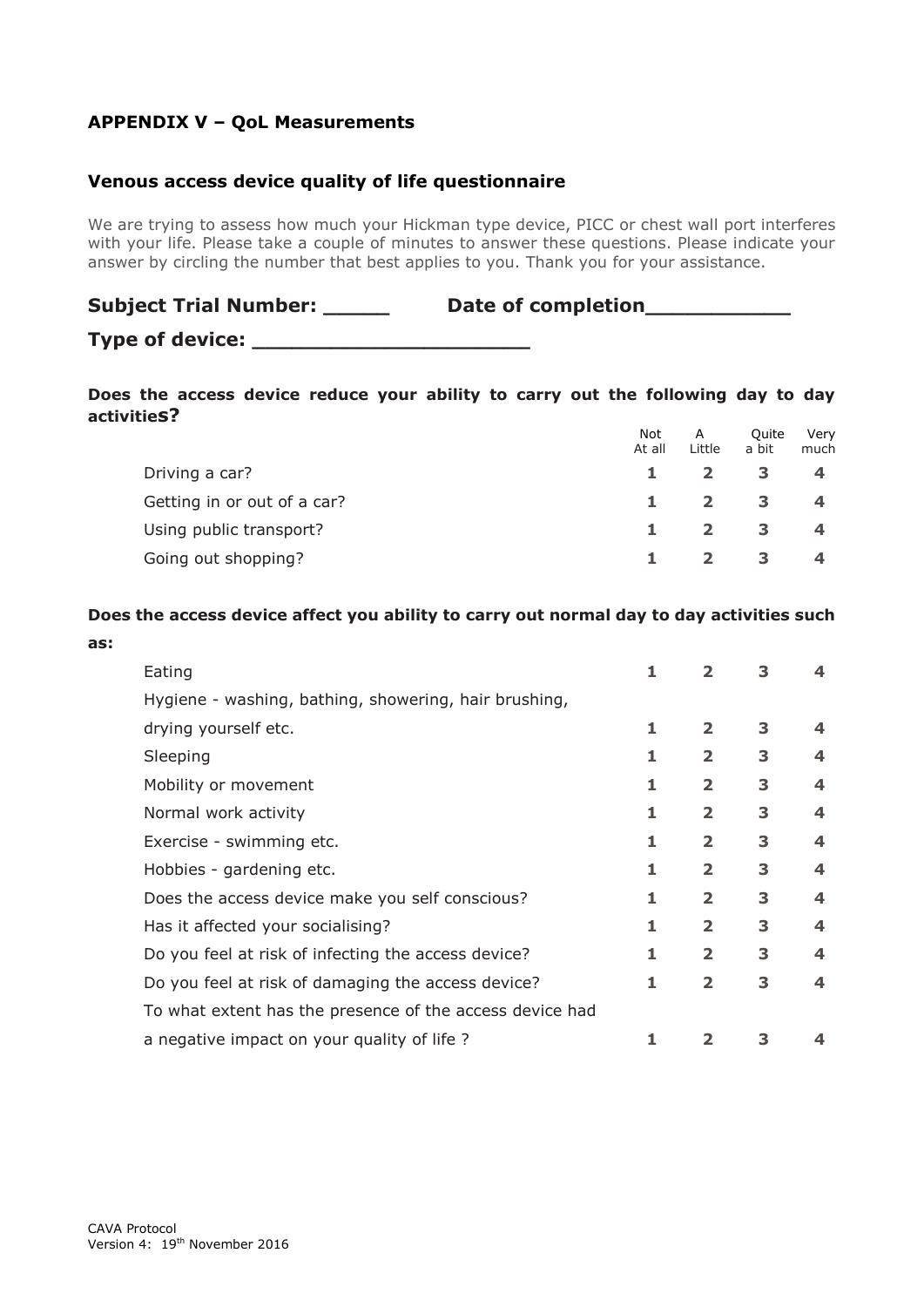# **EQ5D quality of life questionnaire**

**Please place a tick in ONE box for each of the five groups below which best describe your own health state today.**

| <b>Mobility</b>                                                                     |  |
|-------------------------------------------------------------------------------------|--|
| I have no problems in walking about                                                 |  |
| I have some problems in walking about                                               |  |
| I am confined to bed                                                                |  |
| Self-care                                                                           |  |
| I have no problems with self care                                                   |  |
| I have some problems washing or dressing myself                                     |  |
| I am unable to wash or dress myself                                                 |  |
| <b>Usual Activities</b> (e.g. work, study, housework, family or leisure activities) |  |
| I have no problems with performing my usual activities                              |  |
| I have some problems with performing my usual activities                            |  |
| I am unable to perform my usual activities                                          |  |
| <b>Pain/Discomfort</b>                                                              |  |
| I have no pain or discomfort                                                        |  |
| I have moderate pain or discomfort                                                  |  |
| I have extreme pain or discomfort                                                   |  |
| <b>Anxiety/Depression</b>                                                           |  |
| I am not anxious or depressed                                                       |  |
| I am moderately anxious or depressed                                                |  |
| I am extremely anxious or depressed                                                 |  |
|                                                                                     |  |

-

#### **Any other comments:**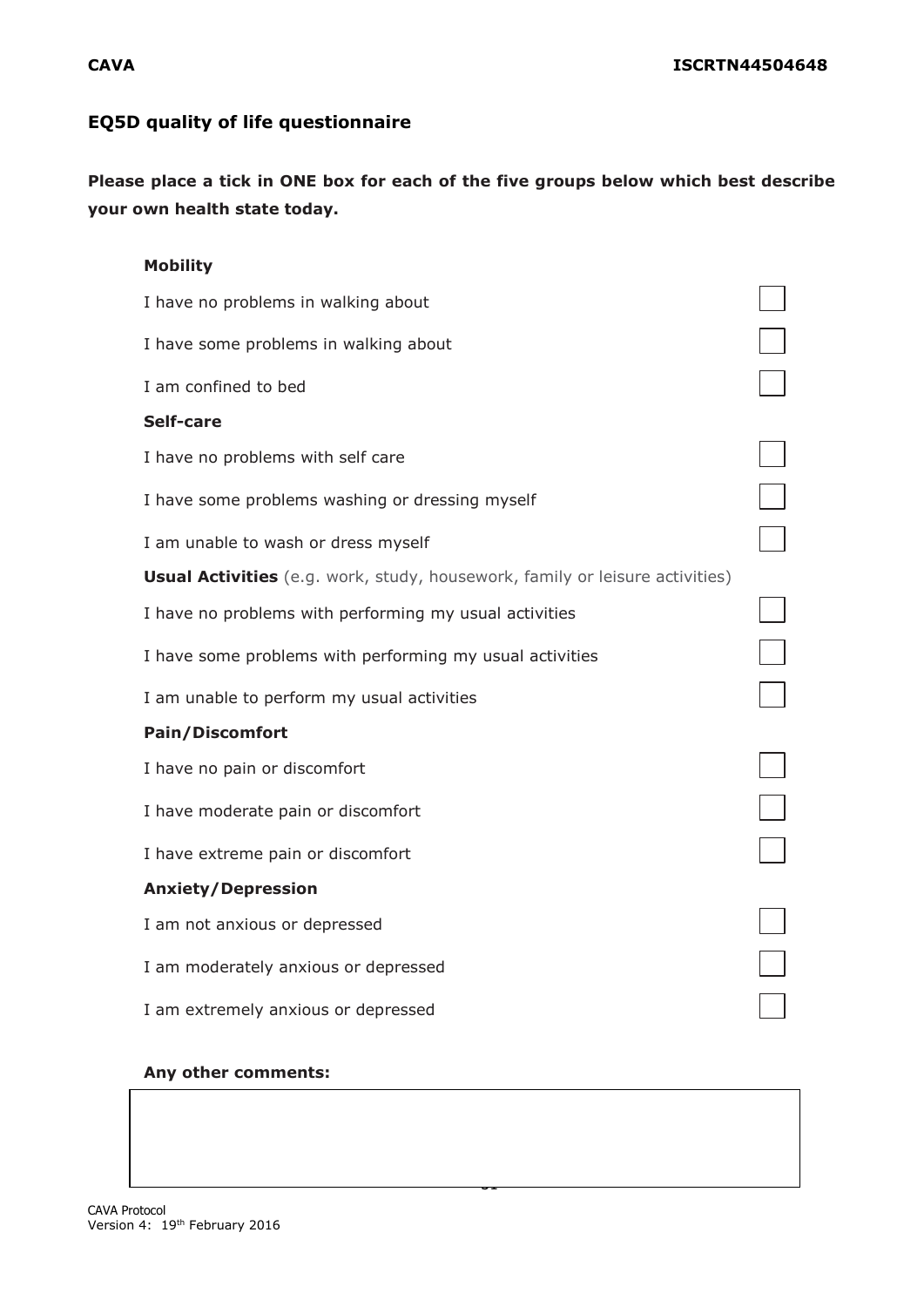**CAVA ISCRTN44504648 Best** imaginable health state

To help people say how good or bad a health state is, we have drawn a scale (rather like a thermometer) on which the best state you can imagine is marked 100 and the worst state you can imagine is marked 0

> **Your own health state today**



 Worst imaginable health state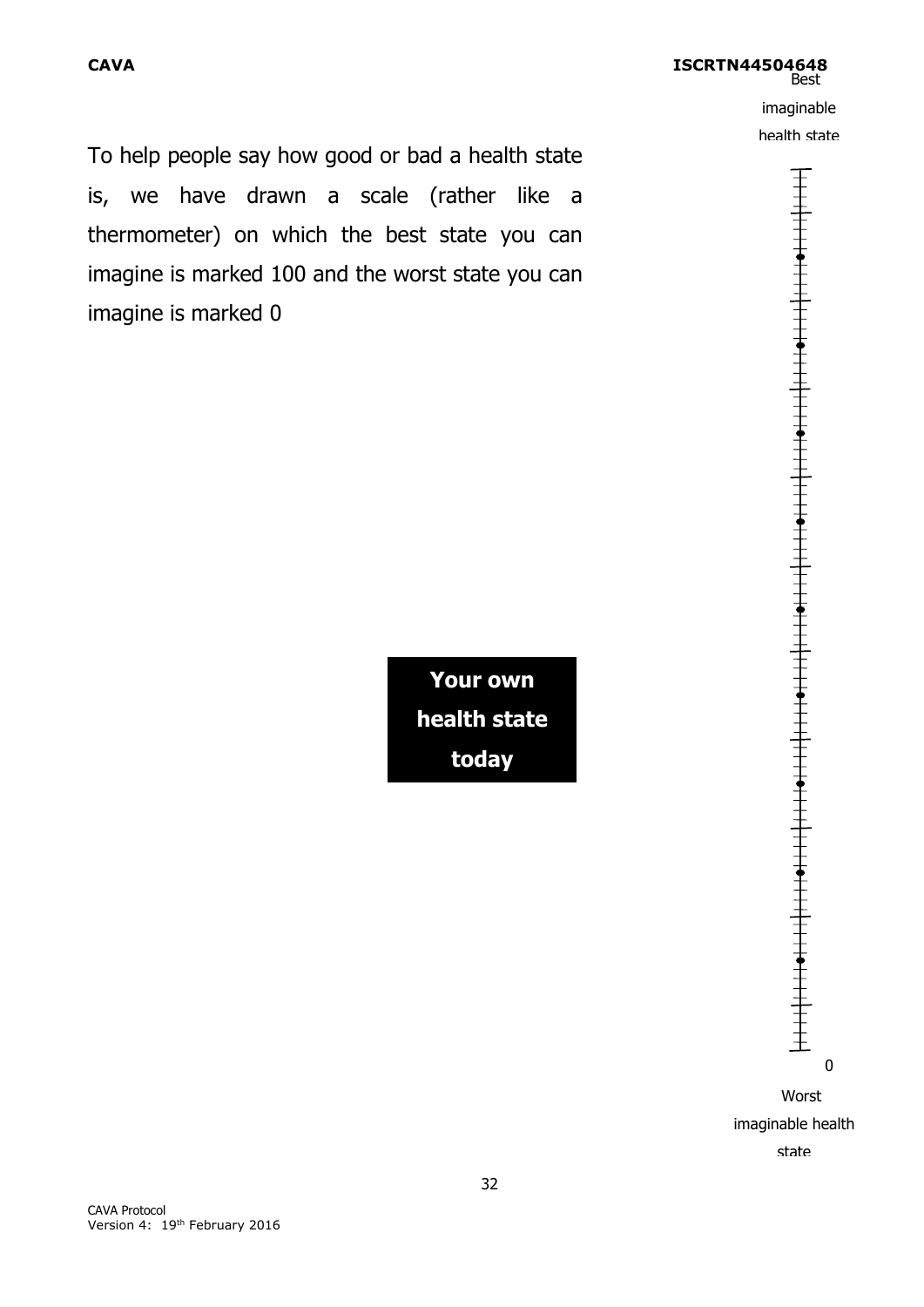# **APPENDIX VI – Qualitative Research Pre Trial**

#### **Pre-trial Focus Group with Patients**

### **Resources: PIS for CAVA; photos of the three devices; actual devices**

#### **Introduction:**

We have received funding to study three different venous access devices for the delivery of long term chemotherapy.

This will be a large multi-centre study comparing subcutaneously tunnelled central catheters (Hickman type device), a peripherally inserted central catheters (PICC) and totally implanted devices (chest wall port). It's expected to start in the Autumn of 2013. In preparation for this, we'd like to ask you some questions before we start recruitment and get your feedback on our recruitment materials.

There are no right or wrong answers and everyone is entitled to voice their opinion. The discussion will last about an hour. We will be tape recording the conversation. After today's session the tape will be transcribed anonymously and kept in a locked cabinet at the University of Glasgow. Your name will not appear in any of the transcripts or findings.

### **1) Attitudes toward the three devices (the researcher will describe the three devices – with photos and actual devices and then ask questions)**

There are three different long term venous access devices available to patients receiving chemotherapy; a subcutaneously tunnelled central catheter (Hickman type device), a peripherally inserted central catheter (PICC) and a totally implanted device (chest wall port).

They are all generally placed using local anaesthesia although sometimes, if you wish, additional sedation can be given. Ultrasound is commonly used to identify a suitable vein and the procedure carried out in either a small procedures room or a theatre.

#### Hickman Type Device

A Hickman type device is a thin, flexible tube which is inserted into the jugular vein in your neck. One end of the line lies in the large vein running to your heart. The other end of the tube is tunnelled, or buried under your skin and comes out somewhere on your chest through a small (3-4mm) incision. This end of the line will be held in place by a special "cuff" which allows tissue to grow around it fixing the line in place and reducing the chance of infection and dislodgement. The end of a Hickman device hangs out of the small skin incision at all times whether it is being used or not. When your treatment needs to be given the nurse simply connects the infusion pump onto the end of the Hickman type device.

#### Chest wall port

A chest wall port is a small chamber or reservoir that sits under your skin in a small pocket. An incision (2.5cm) is made on your chest in order to bury the port which is then stitched in place. One end of the line lies in the large vein running to your heart. The chest wall port is connected to the line which is placed in exactly the same manner as a Hickman line. The main difference is that there is nothing hanging out as everything is buried under the skin. You can feel the chest wall port, but unless you are very thin you cannot usually see it. When you need treatment, your nurse puts a needle through the skin into the chest wall port and connects up the infusion pump. The needle is removed once the infusion is completed.

## PICC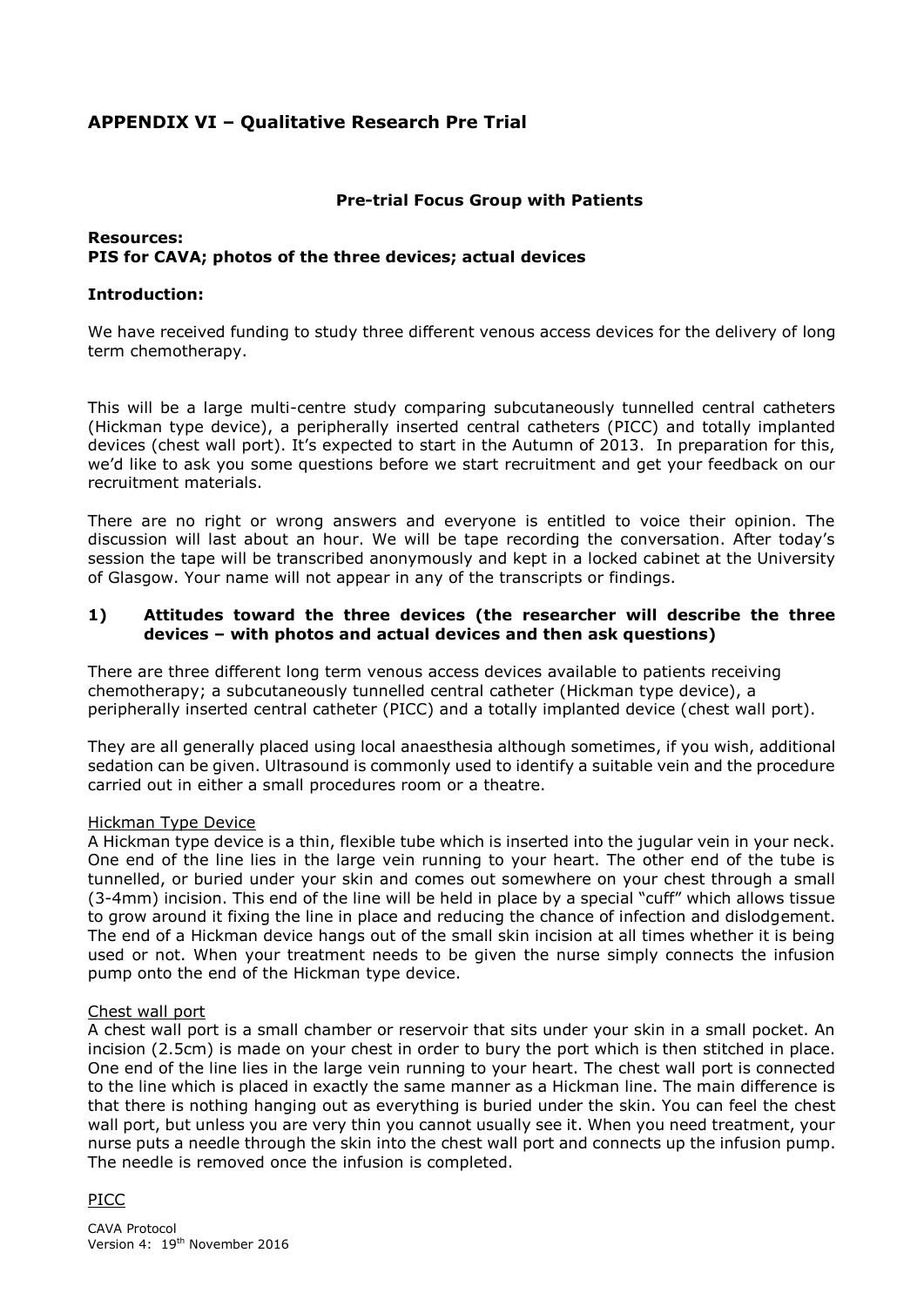A PICC line is a thin flexible tube which is inserted into one of the veins in your arm. One end of the line lies in the large vein running to your heart. The other end hangs out of the small skin incision at all times whether it is being used or not. When your treatment needs to be given the nurse simply connects the infusion pump onto the end of the PICC line.

A photo of a PICC is shown below

Question 1: How do you feel about the three long-term venous access devices?

Prompt: Do you have an opinion as to which device you might prefer? Prompt: Do you or a relative or friend have experience of any of them?

#### **2) Views on trial participation and acceptance of randomisation (the researcher will explain the study and then ask questions)**

As I said at the beginning, we've received funding to study these three different venous access devices.

The purpose of this study is to assess the overall health, cost and quality of life for patients who receive Hickman type devices versus those who receive chest wall ports versus those who receive PICCs.

The best way of determining which of the three treatment options is more effective is by carrying out a randomised controlled study.

To do this we put people randomly into groups and give each group a different treatment (referred to as a treatment 'arm'). A computer allocates which treatment each patient receives randomly. Neither they nor their doctor can choose the treatment received. The results are compared to see if one treatment is better than the other.

Question 2: Does the study make sense to you?

Prompt: How would you feel about the possibility of receiving any one of three devices? Prompt: Do you have an opinion as to which device you might prefer? Prompt: Were there any aspects of the study that you are uncertain about?

Question 3: Are you clear how it would be decided which device you'd get if you were taking part?

Prompt: Why was it decided like this?

Prompt: What is this study trying to find out?

Prompt: Do you think you'd be more likely to get one particular device rather than another? Why?

Prompt: How do you feel about this way of deciding which device you should have? Is there a better way?

Question 4: Do you think that patients should be asked to take part in medical research? Prompt: Would you be prepared to take part in a study comparing devices? Prompt: Would you be prepared to take part in a study where treatment was chosen at random?

Prompt: In a random choice study, if the treatment you were receiving did not suit you for any reason you could always leave the study. Your doctor would then give you whatever other treatment might be appropriate for you.

Did you know that?

Prompt: Would that encourage you to take part?

#### **2) Study documentation (researcher will explain protocol and distribute PIS to feedback on – focus on complex nature of CAVA).**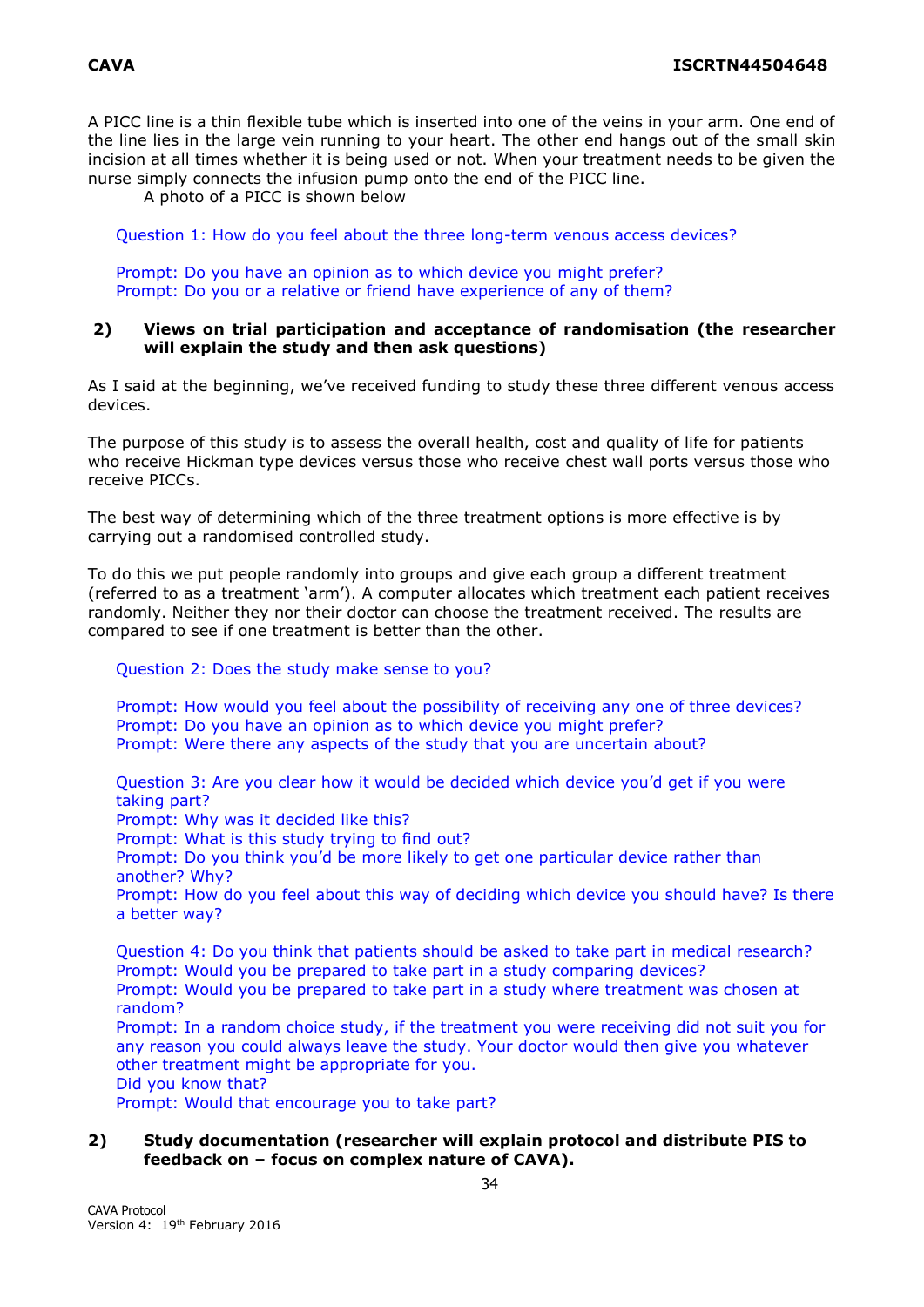If a patient decides to take part they will be allocated a Hickman type device or PICC or chest wall port at random and asked to complete a short questionnaire. They would then be asked to complete this questionnaire every month during the time they have an access device in place.

Although it would be ideal to place all patients into a single randomisation arm (A) which compares all three devices this may not be appropriate for everyone. For example a patient may not be suitable for one of the devices e.g. if they had no open arm veins then a PICC line is not possible. To allow for this but still include as many patients as possible we have three additional trial arms available (groups B, C & D) and these will only compare one device with another excluding the third option.

There are four trial arms:

- A. PICC or Hickman or Port i.e. a patient is suitable for any of the three devices.
- B. PICC or Hickman i.e. a patient is **NOT** suitable for a Port
- C. PICC or Port i.e. a patient is **NOT** suitable for a Hickman
- D. Hickman or Port i.e. a patient is **NOT** suitable for a PICC.

We are aiming to include approximately 2000 patients in this study. They will be mainly coming from 6 large cancer units in the U.K. It is anticipated the study will take 5 years to recruit and follow up all the patients.

Question 5: Are there any questions about this?

Question 6: Could I ask you to look at the information sheet and feedback on it

Question 7: Is there anything else you'd like to add?

Thank you very much for your time.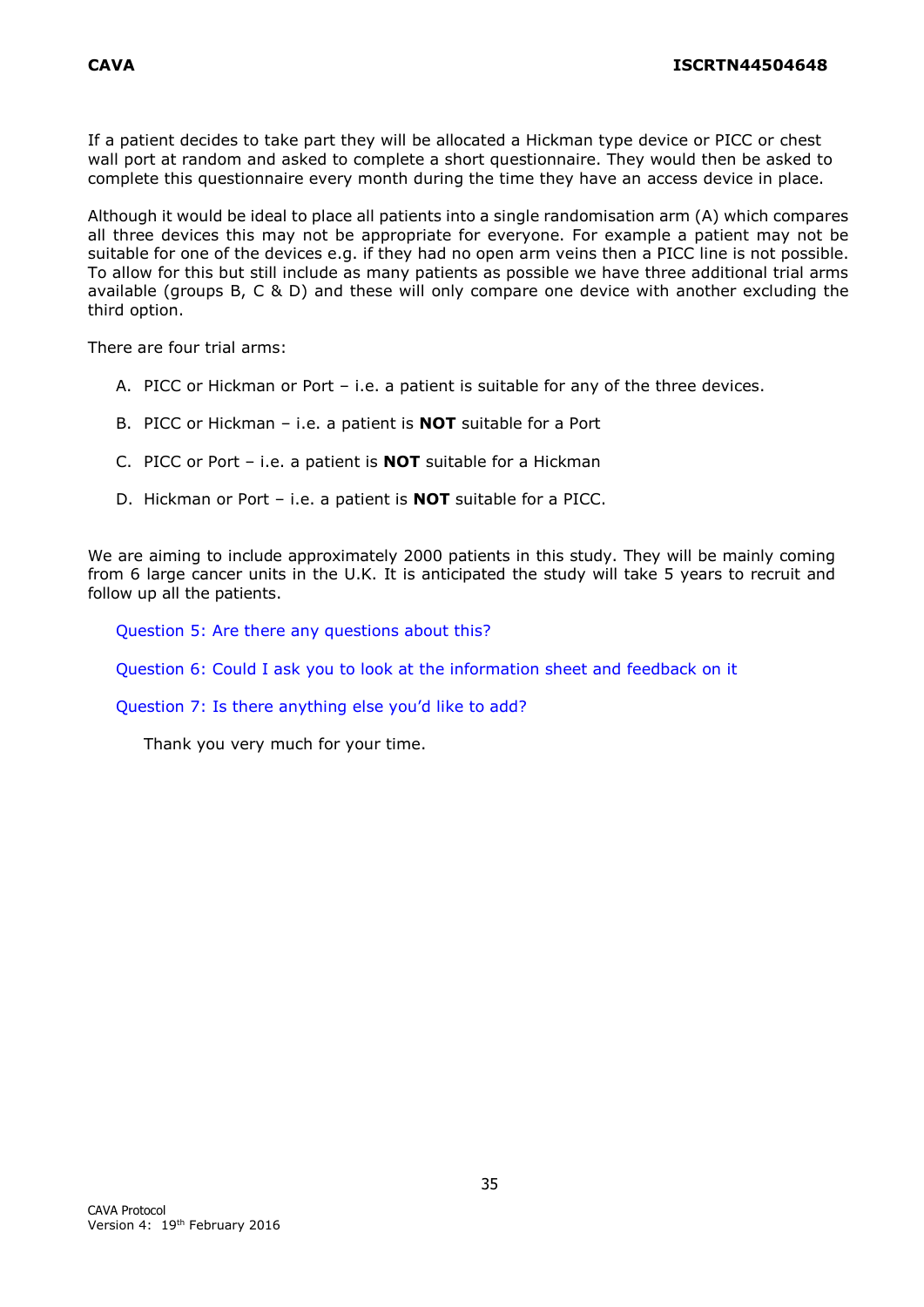### **Pre-trial Interview Clinical Staff (Oncologist/Nurse/Radiologist/Anaesthetist/Surgeon)**

#### **Introduction:**

We have received funding from the Health Technology Assessment arm of the National Institute of Health Research in the UK to run a phase III trial of three different long term venous access devices available to patients receiving chemotherapy. This will be a large multi-centre study comparing subcutaneously tunnelled central catheters (Hickman type device), a peripherally inserted central catheter (PICC) and a totally implanted device (chest wall port) and your hospital is taking part.

In preparation for this, we'd like to ask you some questions before we start recruitment and get your feedback on our recruitment materials. In order to do this, we would like you to take part in an interview. This interview will take no more than 30 minutes of your time. We will audiorecord the interview for our records, but transcripts will be anonymised and your name will not appear in any of the findings.

Question 1: Are you familiar with Hickman type devices, PICCs and chest wall ports?

Question 2: Clinical trials are undertaken when there is uncertainty about which treatment is the best for patients - do you feel that there is uncertainty about these three options (equipoise)?

Prompt: Which of these 3 options do you use in your practice? Which most often? Why? Prompt: Are there particular situations when you would chose to use one of them in preference to the others? Why?

Prompt: Would you be willing to use the others?

Prompt: Do you have a preference for one of the options? Why?

Prompt: Do you feel confident that the most effective device is unknown?

Prompt: That all patients who meet the criteria are eligible?

Prompt: That a trial is needed?

Prompt: That randomisation is a plausible way of reaching a decision?

Question 3: Would you be willing to recruit patients to a randomised study of these 3 options?

Prompt: How do you feeling about discussing the uncertainty around these three devices with patients?

Prompt: How do you feel about discussing the process of randomisation with patients (e.g. the four options)?

Question 4: We plan to [explain process of recruitment at Beatson]. Would that work at your centre?

Prompt: Are there any factors which you think might hinder participation in the trial? Prompt: Are there any factors which you think might facilitate participation in the trial?

Question 5: Are there any potential negative or positive impacts of the trial on your professional activities?

Question 5: Finally, could I ask you to look at the information sheet and feedback on it.

Question 6: Is there anything else you'd like to add?

Thank you very much for your time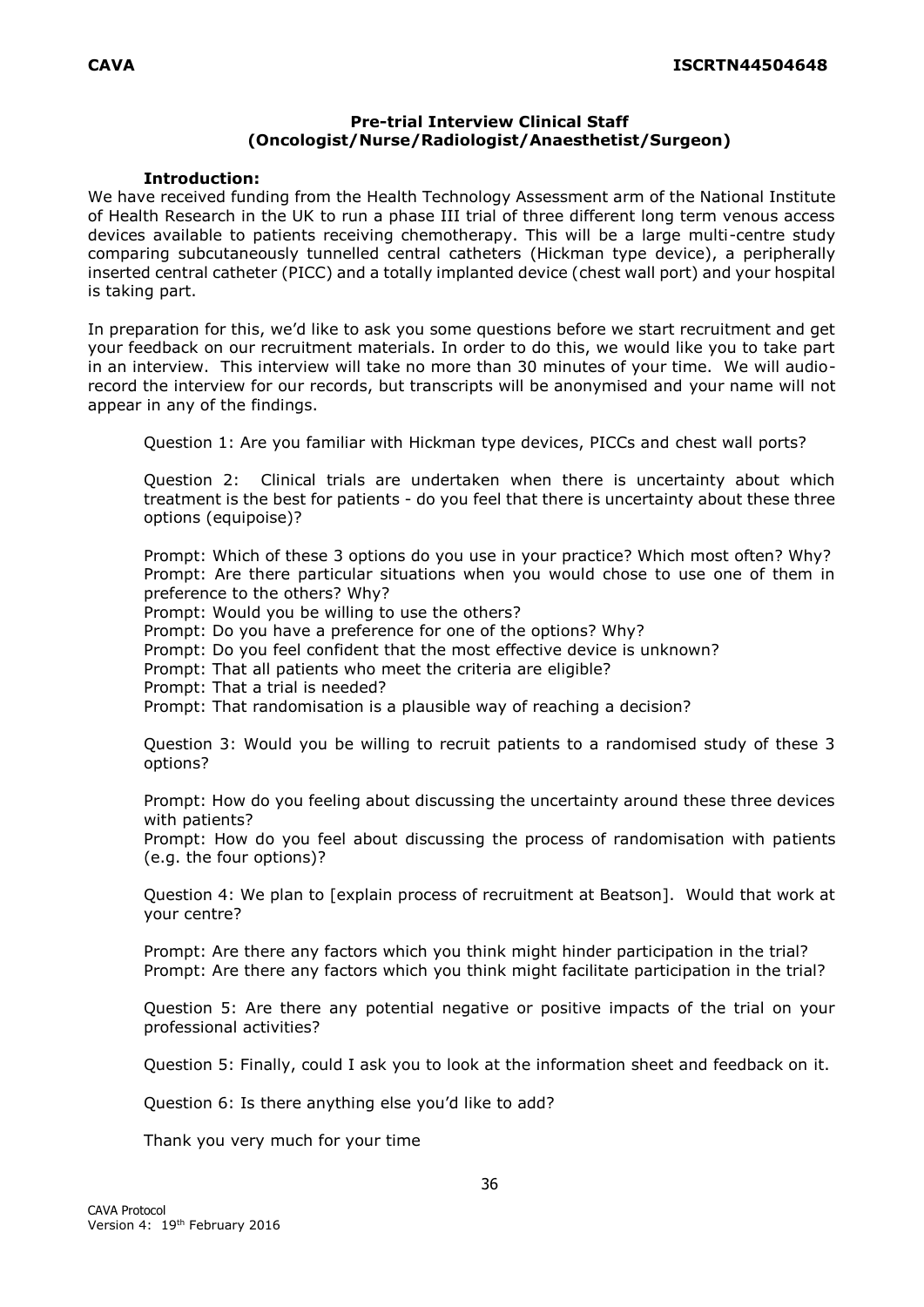# **APPENDIX VII – Qualitative Research Post Trial**

#### **Post-trial Focus Group with Patients Resources: photos for the three devices; actual devices**

#### **Introduction:**

As you are aware we have been running a trial of venous access devices for the delivery of long term chemotherapy therapy funded by the Health Technology Assessment arm of the National Institute of Health Research in the UK.

This large multi-centre study is comparing Hickman Type devices, PICCs and chest wall ports. As you have taken part in this trial, we'd like to now ask you some questions about your experience of your device. We would also like to discuss your experiences of being a trial participant.

There are no right or wrong answers. The discussion will take around an hour. It will be audiorecorded for our records. All information will be anonymous and your name will not appear on any transcripts.

**Question 1:** What factors did you take into account when considering and deciding to participate in this trial?

Prompt: Was there enough information?

Prompt: Did you have any doubts?

Prompt: What discussion did you have with you clinician/family etc.?

**Question 2:** What knowledge or experience of venous access did you have before you had your device inserted? [Researcher will have devices/photos available as prompts] Prompt: Did you have a preference for any particular device prior to being randomised in the trial?

Prompt: Do you think you received enough information prior to device insertion?

**Question 3:** What were the positive / negative aspects of your device?

**Question 4:** How did your device affect your everyday life?

Prompt: Did you experience any problems with your device?

Prompt: What problems?

Prompt: Did you discuss these with your clinician? How did they handle these problems? Prompt: Would you have preferred a different device, why?

**Question 5:** What aspects of care related to (a) insertion and (b) aftercare could be improved upon?

**Question 6:** We would like to know about your experience of the trial itself.

Prompt: How did you feel about being randomised?

Prompt: What were your impressions of the QOL questionnaire? Prompt: Timing of questionnaire/did the content of the items relate well to you?/find them easy to answer

Prompt: Would you consider taking part in trials if asked again?

**Question 7:** Is there anything else you would like to tell us about your device?